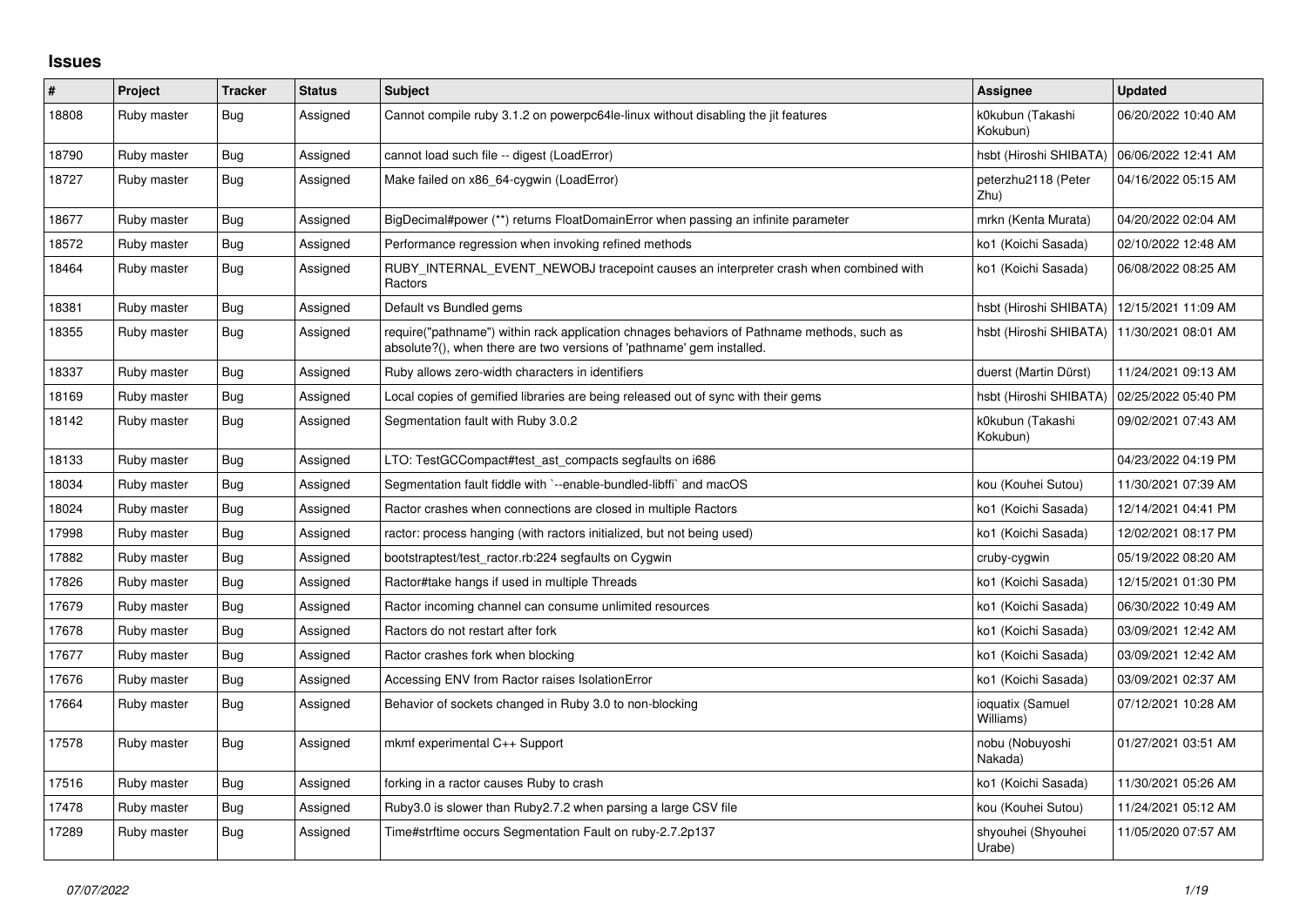| $\vert$ # | Project     | <b>Tracker</b> | <b>Status</b> | <b>Subject</b>                                                                                                            | <b>Assignee</b>               | <b>Updated</b>      |
|-----------|-------------|----------------|---------------|---------------------------------------------------------------------------------------------------------------------------|-------------------------------|---------------------|
| 17196     | Ruby master | Bug            | Assigned      | Segmentation Fault with Socket#close in Ractors                                                                           | ko1 (Koichi Sasada)           | 03/20/2022 01:52 PM |
| 16951     | Ruby master | <b>Bug</b>     | Assigned      | Consistently referer dependencies                                                                                         | hsbt (Hiroshi SHIBATA)        | 06/17/2021 06:15 AM |
| 16842     | Ruby master | <b>Bug</b>     | Assigned      | inspect` prints the UTF-8 character U+0085 (NEXT LINE) verbatim even though it is not printable                           | duerst (Martin Dürst)         | 02/26/2021 05:43 AM |
| 16836     | Ruby master | <b>Bug</b>     | Assigned      | configure-time LDFLAGS leak into ruby pkg-config file                                                                     | nobu (Nobuyoshi<br>Nakada)    | 08/14/2021 09:10 AM |
| 16819     | Ruby master | <b>Bug</b>     | Assigned      | Line reporting off by one when reporting line of a hash?                                                                  | ko1 (Koichi Sasada)           | 06/16/2020 05:57 PM |
| 16776     | Ruby master | <b>Bug</b>     | Assigned      | Regression in coverage library                                                                                            | ko1 (Koichi Sasada)           | 11/24/2021 07:26 AM |
| 16694     | Ruby master | Bug            | Assigned      | JIT vs hardened GCC with PCH                                                                                              | k0kubun (Takashi<br>Kokubun)  | 02/02/2021 07:38 AM |
| 16497     | Ruby master | Bug            | Assigned      | StringIO#internal encoding is broken (more severely in 2.7)                                                               | nobu (Nobuyoshi<br>Nakada)    | 10/26/2021 04:31 PM |
| 15550     | Ruby master | <b>Bug</b>     | Assigned      | Windows - gem bin files - can't run from bash shell                                                                       | hsbt (Hiroshi SHIBATA)        | 03/20/2019 01:05 AM |
| 15499     | Ruby master | <b>Bug</b>     | Assigned      | Breaking behavior on ruby 2.6: rb_thread_call_without_gvl doesn't invoke unblock_function when used on<br>the main thread | ko1 (Koichi Sasada)           | 01/05/2021 02:24 AM |
| 14727     | Ruby master | <b>Bug</b>     | Assigned      | TestQueue#test_queue_with_trap always timeout on Windows10                                                                | ko1 (Koichi Sasada)           | 05/01/2018 02:59 AM |
| 14679     | Ruby master | Bug            | Assigned      | StdLib gems should properly specify their dependencies                                                                    | hsbt (Hiroshi SHIBATA)        | 04/11/2018 01:14 PM |
| 14607     | Ruby master | <b>Bug</b>     | Assigned      | Fix use of the rb_profile_frames start parameter                                                                          | ko1 (Koichi Sasada)           | 06/09/2022 06:12 AM |
| 14543     | Ruby master | <b>Bug</b>     | Assigned      | make commit` show error of `common-srcs`                                                                                  | nobu (Nobuyoshi<br>Nakada)    | 06/02/2018 04:17 AM |
| 14090     | Ruby master | Bug            | Assigned      | TestGc#test interrupt in finalizer` fails very rarely                                                                     | ko1 (Koichi Sasada)           | 12/02/2021 07:24 PM |
| 13999     | Ruby master | Bug            | Assigned      | Cygwin DDD ripper_state_lex.rb DDDDDDD                                                                                    | cruby-cygwin                  | 05/19/2022 08:20 AM |
| 13864     | Ruby master | <b>Bug</b>     | Assigned      | Rinda multicast test failures due to missing default route                                                                | seki (Masatoshi Seki)         | 08/17/2021 07:16 AM |
| 13671     | Ruby master | Bug            | Assigned      | Regexp with lookbehind and case-insensitivity raises RegexpError only on strings with certain characters                  | duerst (Martin Dürst)         | 11/30/2021 04:42 AM |
| 13513     | Ruby master | Bug            | Assigned      | Resolv::DNS::Message.decode hangs after detecting truncation in UDP messages                                              | akr (Akira Tanaka)            | 03/08/2021 11:35 PM |
| 13298     | Ruby master | <b>Bug</b>     | Assigned      | mingw SEGV TestEnumerable#test callcc                                                                                     | nobu (Nobuyoshi<br>Nakada)    | 06/04/2021 03:41 AM |
| 13269     | Ruby master | <b>Bug</b>     | Assigned      | test/readline/test_readline.rb and mingw                                                                                  | nobu (Nobuyoshi<br>Nakada)    | 03/13/2017 08:56 AM |
| 12725     | Ruby master | <b>Bug</b>     | Assigned      | Trying to use ./miniruby before it exists                                                                                 | nobu (Nobuyoshi<br>Nakada)    | 04/28/2017 01:45 PM |
| 12582     | Ruby master | <b>Bug</b>     | Assigned      | OpenSSL Authenticated Encryption should check for tag length                                                              | rhenium (Kazuki<br>Yamaguchi) | 04/28/2017 01:45 PM |
| 12506     | Ruby master | Bug            | Assigned      | On cygwin, Feature #5994 does not work                                                                                    | cruby-cygwin                  | 05/19/2022 08:20 AM |
| 12473     | Ruby master | Bug            | Assigned      | Test failure on fedora with TestTimeExtension#test huge precision                                                         | nobu (Nobuyoshi<br>Nakada)    | 04/28/2017 01:45 PM |
| 12445     | Ruby master | Bug            | Assigned      | Testing TestIO#test open fifo does not block other threads results in deadlock on cygwin                                  | cruby-cygwin                  | 05/19/2022 08:20 AM |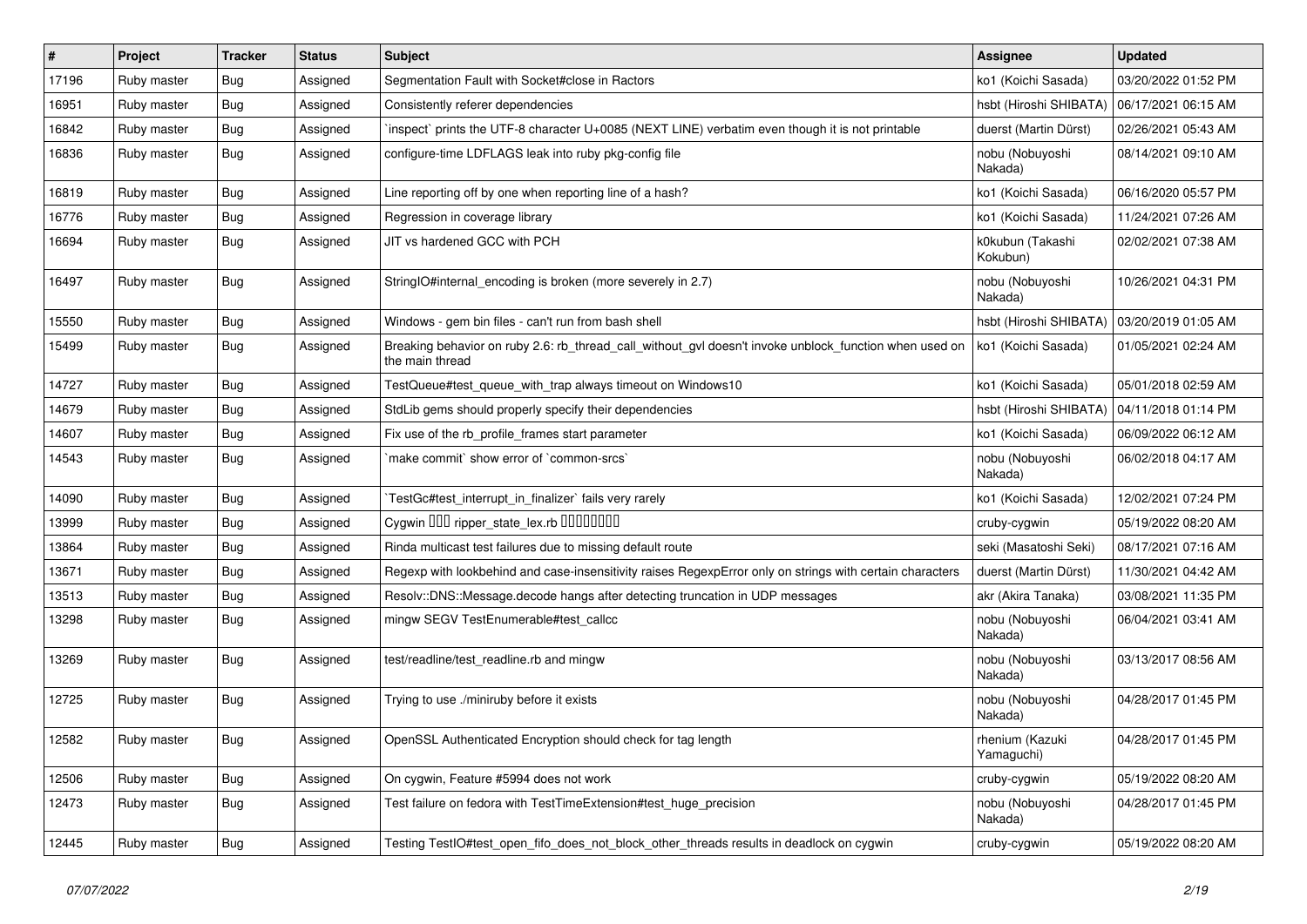| $\vert$ # | Project     | <b>Tracker</b> | <b>Status</b> | <b>Subject</b>                                                                          | <b>Assignee</b>                    | <b>Updated</b>      |
|-----------|-------------|----------------|---------------|-----------------------------------------------------------------------------------------|------------------------------------|---------------------|
| 12444     | Ruby master | <b>Bug</b>     | Assigned      | Segmentation fault when running TestException#test machine stackoverflow on cygwin      | cruby-cygwin                       | 05/19/2022 08:20 AM |
| 12442     | Ruby master | <b>Bug</b>     | Assigned      | TestArgf#test_textmode fails on cygwin                                                  | cruby-cygwin                       | 05/19/2022 08:20 AM |
| 12436     | Ruby master | <b>Bug</b>     | Assigned      | newline argument of File.open seems not respected on Windows                            | nobu (Nobuyoshi<br>Nakada)         | 10/25/2021 09:07 AM |
| 12040     | Ruby master | Bug            | Assigned      | [Win32] File.stat fails on a mounted volume                                             | cruby-windows                      | 02/01/2016 08:13 AM |
| 11704     | Ruby master | <b>Bug</b>     | Assigned      | Refinements only get "used" once in loop                                                | matz (Yukihiro<br>Matsumoto)       | 04/14/2016 02:45 AM |
| 11531     | Ruby master | Bug            | Assigned      | IPAddr#== implements wrong logic                                                        | knu (Akinori MUSHA)                | 12/29/2019 12:50 PM |
| 11526     | Ruby master | <b>Bug</b>     | Assigned      | Streaming HTTP requests are not idempotent and should not be retried                    | naruse (Yui NARUSE)                | 07/01/2019 09:16 PM |
| 11269     | Ruby master | <b>Bug</b>     | Assigned      | ruby_init_setproctitle() should be called before require_libraries()                    | kosaki (Motohiro<br><b>KOSAKI)</b> | 06/17/2015 03:01 AM |
| 10919     | Ruby master | Bug            | Assigned      | [gem install] installs multipe platforms                                                | hsbt (Hiroshi SHIBATA)             | 07/30/2019 07:44 AM |
| 9955      | Ruby master | <b>Bug</b>     | Assigned      | issue building dll on mingw, library not found                                          | nobu (Nobuyoshi<br>Nakada)         | 01/05/2018 09:00 PM |
| 9944      | Ruby master | Bug            | Assigned      | in ruby for windows in "system" a redirection to append a file works incorrectly        | cruby-windows                      | 01/05/2018 09:00 PM |
| 9366      | Ruby master | <b>Bug</b>     | Assigned      | "make-j32 check TESTS=-j32" occasionally fails on rubygems/specification                | hsbt (Hiroshi SHIBATA)             | 07/26/2018 02:13 AM |
| 9189      | Ruby master | <b>Bug</b>     | Assigned      | Build failure on Windows in case of nonascii TEMP environment.                          |                                    | 01/05/2018 09:00 PM |
| 9115      | Ruby master | <b>Bug</b>     | Assigned      | Logger traps all exceptions; breaks Timeout                                             | sonots (Naotoshi Seo)              | 08/20/2019 12:47 PM |
| 9010      | Ruby master | Bug            | Assigned      | /configure --prefix= cannot handle directories with spaces                              | nobu (Nobuyoshi<br>Nakada)         | 04/26/2021 10:38 PM |
| 8782      | Ruby master | <b>Bug</b>     | Assigned      | Don't set rl_getc_function on editline                                                  | kouji (Kouji Takao)                | 01/05/2018 09:00 PM |
| 8445      | Ruby master | <b>Bug</b>     | Assigned      | IO.open and IO#set_enconding does not support :fallback option                          | akr (Akira Tanaka)                 | 06/14/2022 06:02 AM |
| 8299      | Ruby master | <b>Bug</b>     | Assigned      | Minor error in float parsing                                                            | nobu (Nobuyoshi<br>Nakada)         | 12/30/2019 03:00 AM |
| 7976      | Ruby master | Bug            | Assigned      | TracePoint call is at call point, not call site                                         | ko1 (Koichi Sasada)                | 01/05/2018 09:00 PM |
| 7968      | Ruby master | <b>Bug</b>     | Assigned      | Poor UDPSocket#send performance in ruby 2.0.0 on windows                                | cruby-windows                      | 10/23/2017 12:23 AM |
| 7964      | Ruby master | Bug            | Assigned      | Writing an ASCII-8BIT String to a StringIO created from a UTF-8 String                  | nobu (Nobuyoshi<br>Nakada)         | 01/05/2018 09:00 PM |
| 7859      | Ruby master | Bug            | Assigned      | Readline: Incorrect arrow key behavior in vi_editing_mode insert mode with Readline 6.2 | kouji (Kouji Takao)                | 12/25/2017 06:15 PM |
| 6360      | Ruby master | Bug            | Assigned      | Debug information build even without requesting it                                      | nobu (Nobuyoshi<br>Nakada)         | 01/05/2018 09:00 PM |
| 6351      | Ruby master | <b>Bug</b>     | Assigned      | transcode table generator does not support multi characters of Unicode                  | duerst (Martin Dürst)              | 12/25/2017 06:15 PM |
| 5334      | Ruby master | <b>Bug</b>     | Assigned      | Segmentation fault in InternetExplorer IServiceProvider interface                       | suke (Masaki Suketa)               | 12/30/2019 03:00 AM |
| 5317      | Ruby master | Bug            | Assigned      |                                                                                         | nobu (Nobuyoshi<br>Nakada)         | 01/05/2018 09:00 PM |
| 5179      | Ruby master | Bug            | Assigned      | Complex#rationalize and to_r with approximate zeros                                     | mrkn (Kenta Murata)                | 01/17/2020 03:00 AM |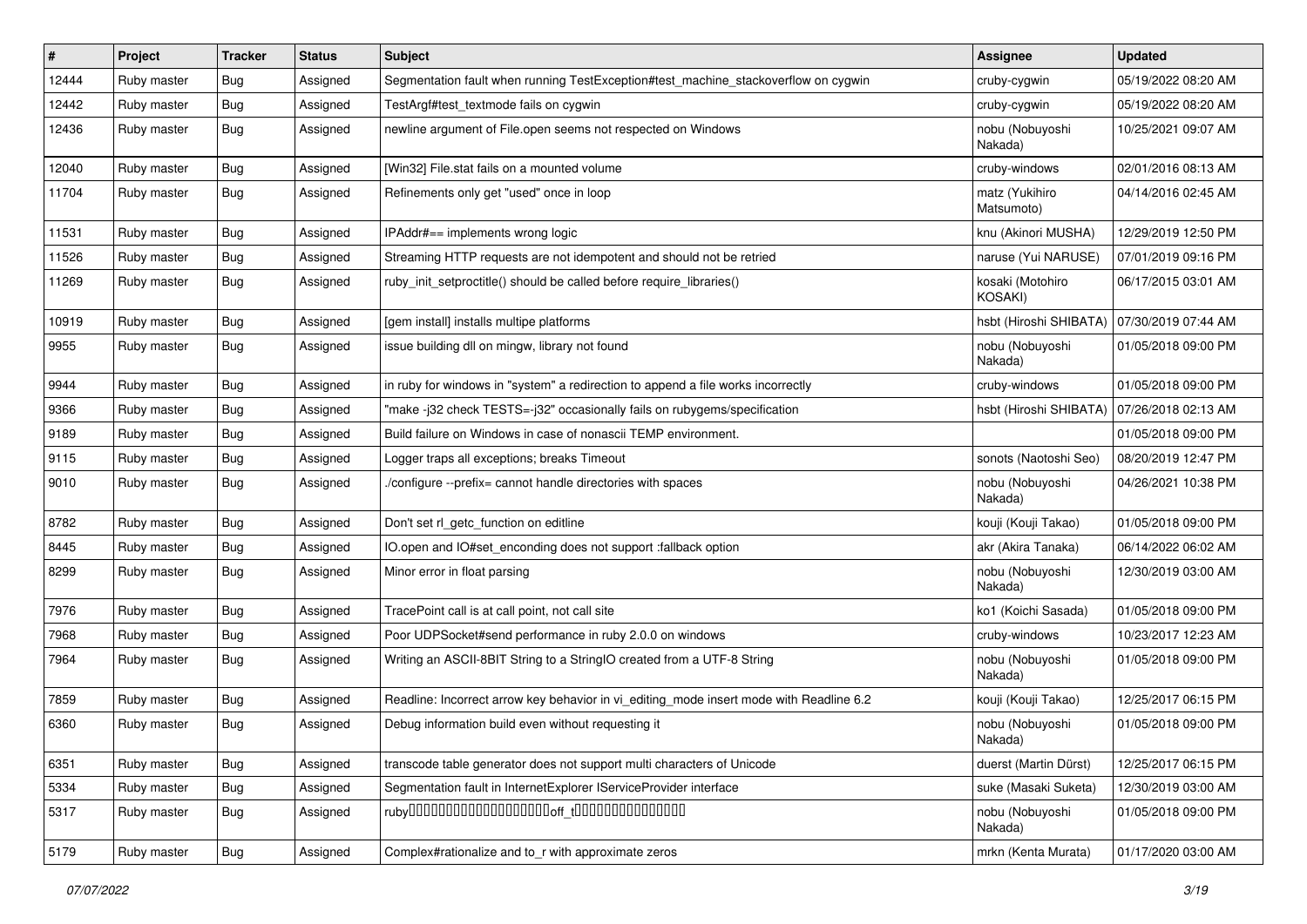| $\sharp$ | Project     | <b>Tracker</b> | <b>Status</b> | Subject                                                                          | <b>Assignee</b>               | <b>Updated</b>      |
|----------|-------------|----------------|---------------|----------------------------------------------------------------------------------|-------------------------------|---------------------|
| 4040     | Ruby master | <b>Bug</b>     | Assigned      | SystemStackError with Hash[*a] for Large _a_                                     | ko1 (Koichi Sasada)           | 12/25/2017 06:14 PM |
| 595      | Ruby master | <b>Bug</b>     | Assigned      | Fiber ignores ensure clause                                                      | ioquatix (Samuel<br>Williams) | 12/29/2019 10:37 AM |
| 18902    | Ruby master | <b>Bug</b>     | Open          | Thread#value crash if the thread was killed because of a fork                    |                               | 07/07/2022 02:22 PM |
| 18900    | Ruby master | <b>Bug</b>     | Open          | Missing events(?)/unexpected results using GVL instrumentation API               |                               | 07/07/2022 01:23 PM |
| 18899    | Ruby master | <b>Bug</b>     | Open          | Inconsistent argument handling in IO#set_encoding                                |                               | 07/06/2022 01:53 PM |
| 18896    | Ruby master | <b>Bug</b>     | Open          | Shellwords.escape(nil) returns "empty" string                                    |                               | 07/05/2022 07:51 PM |
| 18893    | Ruby master | <b>Bug</b>     | Open          | Don't redefine memcpy(3)                                                         | shyouhei (Shyouhei<br>Urabe)  | 07/06/2022 10:32 PM |
| 18887    | Ruby master | <b>Bug</b>     | Open          | documentation for protected methods                                              |                               | 06/29/2022 08:08 AM |
| 18886    | Ruby master | <b>Bug</b>     | Open          | Struct aref and aset don't trigger any tracepoints.                              | ko1 (Koichi Sasada)           | 06/29/2022 06:05 AM |
| 18883    | Ruby master | <b>Bug</b>     | Open          | parse.y: trailing comma cannot coexist with star                                 |                               | 06/28/2022 07:25 AM |
| 18880    | Ruby master | <b>Bug</b>     | Open          | IO#sysread on Windows does not validate arguments                                |                               | 06/26/2022 04:26 PM |
| 18878    | Ruby master | <b>Bug</b>     | Open          | parse.y: Foo::Bar {} is inconsistently rejected                                  |                               | 06/28/2022 03:38 AM |
| 18842    | Ruby master | <b>Bug</b>     | Open          | Ruby's Resolv library does not handle correctly the `NODATA` case                |                               | 06/19/2022 05:39 PM |
| 18837    | Ruby master | <b>Bug</b>     | Open          | Not possible to evaluate expression with numbered parameters in it               |                               | 06/17/2022 12:48 PM |
| 18826    | Ruby master | <b>Bug</b>     | Open          | Symbol#to_proc inconsistent, sometimes calls private methods                     |                               | 06/16/2022 07:27 AM |
| 18818    | Ruby master | <b>Bug</b>     | Open          | SEGV (Fiber scheduler?)                                                          | ioquatix (Samuel<br>Williams) | 06/06/2022 06:31 PM |
| 18816    | Ruby master | <b>Bug</b>     | Open          | Ractor segfaulting MacOS 12.4 (aarch64 / M1 processor)                           |                               | 06/13/2022 01:46 PM |
| 18810    | Ruby master | <b>Bug</b>     | Open          | Make `Kernel#p` interruptable.                                                   | ioquatix (Samuel<br>Williams) | 05/30/2022 12:44 AM |
| 18805    | Ruby master | <b>Bug</b>     | Open          | IO::Buffer is inconsistent when returning a string from an empty buffer          |                               | 05/25/2022 12:45 PM |
| 18804    | Ruby master | <b>Bug</b>     | Open          | Invalid line number for putnil instruction                                       |                               | 05/25/2022 09:22 AM |
| 18799    | Ruby master | <b>Bug</b>     | Open          | Refinement#import_methods vs attr_reader                                         |                               | 05/25/2022 06:50 AM |
| 18797    | Ruby master | <b>Bug</b>     | Open          | Third argument to Regexp.new is a bit broken                                     |                               | 05/23/2022 10:11 AM |
| 18796    | Ruby master | <b>Bug</b>     | Open          | GC compaction gets stuck on Mac OS when a debugger is attached                   |                               | 06/08/2022 08:25 AM |
| 18795    | Ruby master | <b>Bug</b>     | Open          | Verbose GC debug output with -DRGENGC_DEBUG=5 causes a crash                     |                               | 06/08/2022 08:24 AM |
| 18794    | Ruby master | <b>Bug</b>     | Open          | Windows - intermittent SEGV TestObjSpace#test_reachable_objects_during_iteration |                               | 06/30/2022 11:13 PM |
| 18789    | Ruby master | Bug            | Open          | make test-bundled-gems failed after make install                                 |                               | 05/18/2022 01:01 AM |
| 18784    | Ruby master | <b>Bug</b>     | Open          | FileUtils.rm_f` and `FileUtils.rm_rf` should not mask exceptions                 |                               | 05/16/2022 09:04 AM |
| 18783    | Ruby master | <b>Bug</b>     | Open          | OptionParser should recognize "-" as an optional argument                        |                               | 05/19/2022 12:15 AM |
| 18782    | Ruby master | <b>Bug</b>     | Open          | Race conditions in autoload when loading the same feature with multiple threads. |                               | 05/18/2022 09:22 PM |
| 18780    | Ruby master | <b>Bug</b>     | Open          | Incorrect binding receiver for C API rb_eval_string()                            |                               | 06/15/2022 12:14 AM |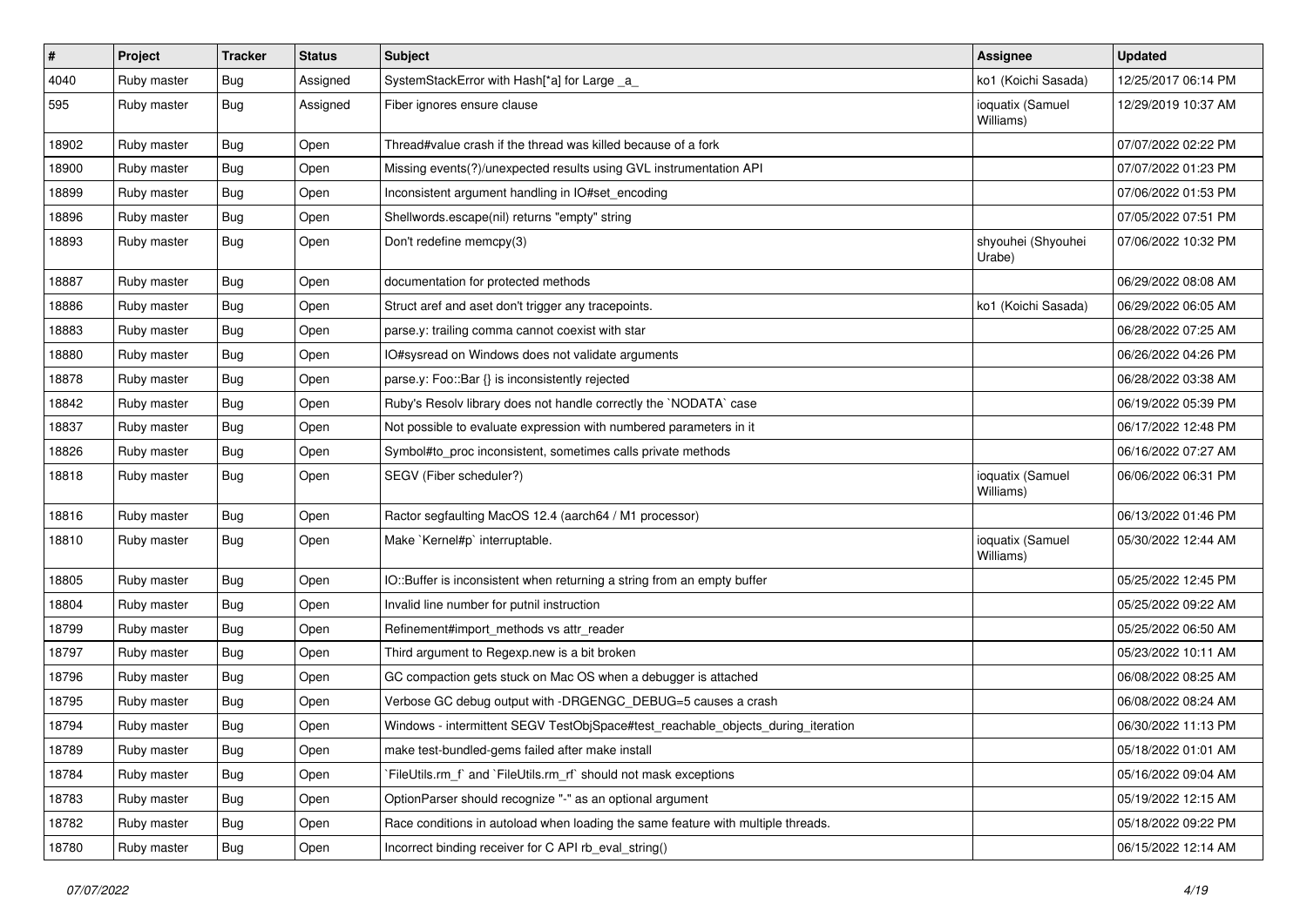| $\sharp$ | Project     | <b>Tracker</b> | <b>Status</b> | Subject                                                                                                                 | <b>Assignee</b>               | <b>Updated</b>      |
|----------|-------------|----------------|---------------|-------------------------------------------------------------------------------------------------------------------------|-------------------------------|---------------------|
| 18770    | Ruby master | <b>Bug</b>     | Open          | Inconsistent behavior of IO/StringIO's each methods when called with nil as a separator, limit and chomp:<br>true       |                               | 06/06/2022 05:38 PM |
| 18768    | Ruby master | <b>Bug</b>     | Open          | Inconsistent behavior of IO, StringIO and String each_line methods when return paragraph and chomp:<br>true passed      |                               | 06/10/2022 03:46 PM |
| 18767    | Ruby master | <b>Bug</b>     | Open          | IO.foreach hangs up when passes limit=0                                                                                 |                               | 06/18/2022 02:56 AM |
| 18764    | Ruby master | <b>Bug</b>     | Open          | Build Error when Using msys2-mingw64 and Ruby 3.2                                                                       |                               | 05/10/2022 06:48 AM |
| 18763    | Ruby master | <b>Bug</b>     | Open          | The configure option "--with-openssl-dir" has lower precedence than pkg-config                                          |                               | 05/11/2022 11:39 AM |
| 18760    | Ruby master | <b>Bug</b>     | Open          | Ractors vs "skynet" microbenchmark                                                                                      |                               | 05/02/2022 11:36 PM |
| 18759    | Ruby master | <b>Bug</b>     | Open          | snapshot-ruby_2_7: test failure on macos-12                                                                             |                               | 04/28/2022 12:18 AM |
| 18758    | Ruby master | <b>Bug</b>     | Open          | Ruby fails to build on M1 Mac when x86 Homebrew is installed                                                            |                               | 04/28/2022 03:19 PM |
| 18751    | Ruby master | <b>Bug</b>     | Open          | Regression on master for Method#== when comparing public with private method                                            |                               | 05/18/2022 01:27 AM |
| 18743    | Ruby master | <b>Bug</b>     | Open          | Enumerator#next / peek re-use each others stacktraces                                                                   |                               | 04/19/2022 02:42 PM |
| 18740    | Ruby master | <b>Bug</b>     | Open          | Use of rightward assignment changes line number needed for line-targeted TracePoint                                     |                               | 04/27/2022 09:56 AM |
| 18738    | Ruby master | <b>Bug</b>     | Open          | IRB can't recognize heredoc after words                                                                                 |                               | 04/18/2022 12:00 AM |
| 18737    | Ruby master | <b>Bug</b>     | Open          | Windows 'require' is case independent                                                                                   |                               | 04/22/2022 06:18 PM |
| 18733    | Ruby master | <b>Bug</b>     | Open          | Ruby GC problems cause performance issue with Ractor                                                                    |                               | 04/15/2022 09:13 AM |
| 18731    | Ruby master | <b>Bug</b>     | Open          | Parallel test-all sometimes does not run at all some tests                                                              |                               | 04/23/2022 12:58 PM |
| 18686    | Ruby master | <b>Bug</b>     | Open          | Regexp supporting unexpected age properties in Ruby < 3.2                                                               |                               | 04/08/2022 06:52 PM |
| 18678    | Ruby master | <b>Bug</b>     | Open          | Crash on Mac - vm call0 cfunc with frame                                                                                |                               | 05/26/2022 05:40 PM |
| 18674    | Ruby master | <b>Bug</b>     | Open          | Build failure `make up` with WSL2                                                                                       |                               | 04/01/2022 08:51 AM |
| 18666    | Ruby master | <b>Bug</b>     | Open          | No rule to make target 'yaml/yaml.h', needed by 'api.o'                                                                 | hsbt (Hiroshi SHIBATA)        | 03/29/2022 11:17 AM |
| 18661    | Ruby master | <b>Bug</b>     | Open          | Net::HTTP behavior changed between 2.6 and 3.1 on windows.                                                              |                               | 03/25/2022 01:57 PM |
| 18658    | Ruby master | Bug            | Open          | Need openssl 3 support for Ubuntu 22.04 (Ruby 2.7.x and 3.0.x)                                                          | rhenium (Kazuki<br>Yamaguchi) | 05/30/2022 08:06 PM |
| 18657    | Ruby master | <b>Bug</b>     | Open          | IRB raises exception when stdout is a pipe                                                                              |                               | 06/08/2022 03:34 PM |
| 18651    | Ruby master | Bug            | Open          | oob access in CP51932 -> CP50220 transcoder                                                                             | akr (Akira Tanaka)            | 03/23/2022 01:17 PM |
| 18623    | Ruby master | Bug            | Open          | make runnable' does not work                                                                                            | nobu (Nobuyoshi<br>Nakada)    | 03/16/2022 01:28 AM |
| 18622    | Ruby master | Bug            | Open          | const get still looks in Object, while lexical constant lookup no longer does                                           |                               | 04/22/2022 11:26 AM |
| 18616    | Ruby master | <b>Bug</b>     | Open          | Error with clang(1) on MacOS due to _declspec()                                                                         |                               | 03/09/2022 10:50 AM |
| 18614    | Ruby master | <b>Bug</b>     | Open          | Error (busy loop) in<br>TestGemCommandsSetupCommand#test_destdir_flag_does_not_try_to_write_to_the_default_gem_hom<br>e | hsbt (Hiroshi SHIBATA)        | 03/17/2022 01:03 AM |
| 18608    | Ruby master | <b>Bug</b>     | Open          | 'require': cannot load such file -- ripper (LoadError) after 'make distclean'                                           |                               | 05/27/2022 04:10 AM |
| 18605    | Ruby master | <b>Bug</b>     | Open          | Fails to run on (newer) 32bit Windows with ucrt                                                                         |                               | 04/01/2022 07:52 AM |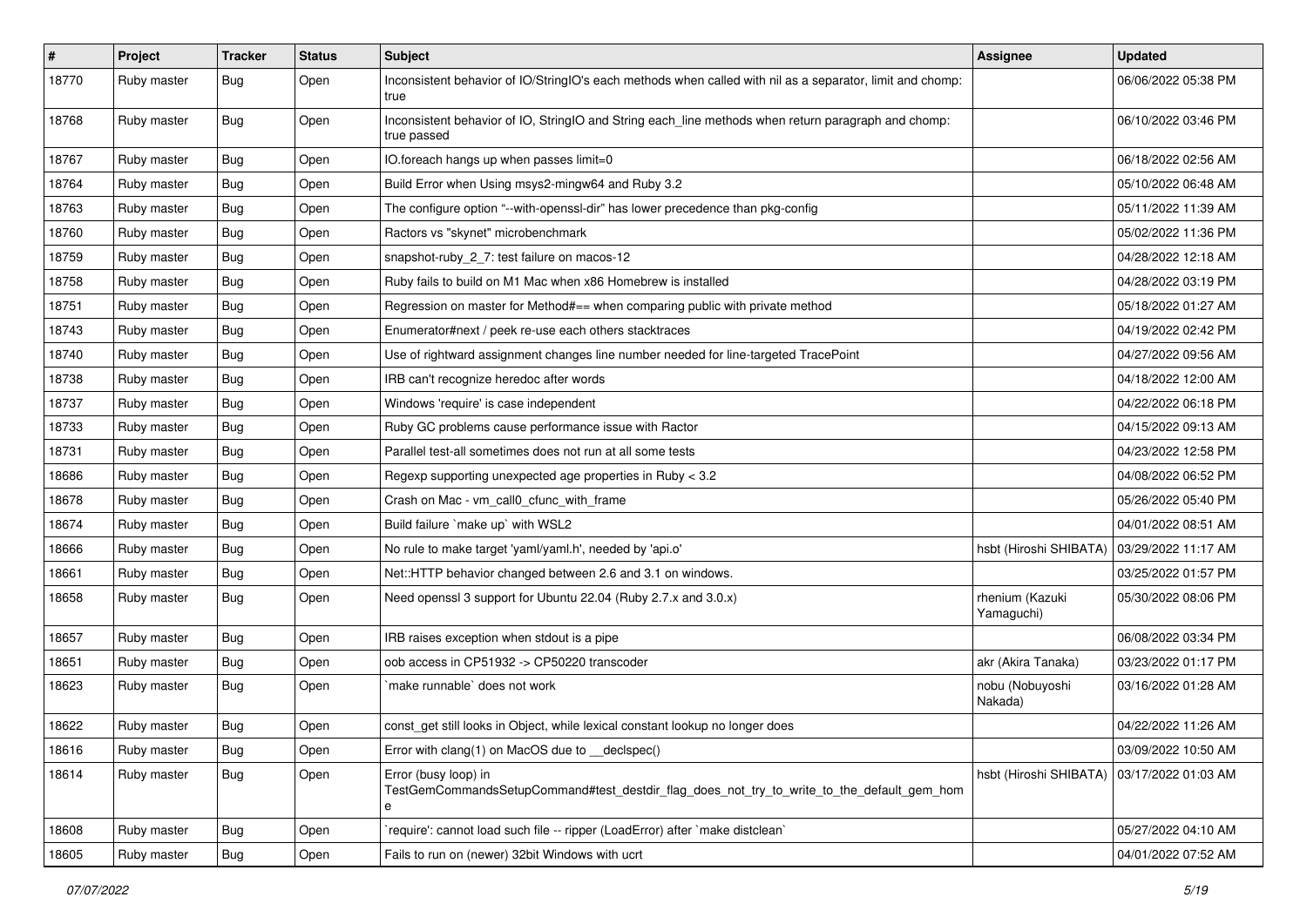| $\vert$ # | Project     | <b>Tracker</b> | <b>Status</b> | <b>Subject</b>                                                                                                 | Assignee                     | <b>Updated</b>      |
|-----------|-------------|----------------|---------------|----------------------------------------------------------------------------------------------------------------|------------------------------|---------------------|
| 18601     | Ruby master | Bug            | Open          | Invalid byte sequences in Big5 encodings                                                                       | duerst (Martin Dürst)        | 02/23/2022 07:59 AM |
| 18580     | Ruby master | <b>Bug</b>     | Open          | Range#include? inconsistency for beginless String ranges                                                       |                              | 03/09/2022 10:22 PM |
| 18567     | Ruby master | Bug            | Open          | Depending on default gems in stdlib gems when not needed considered harmful                                    | hsbt (Hiroshi SHIBATA)       | 04/21/2022 04:45 PM |
| 18553     | Ruby master | <b>Bug</b>     | Open          | Memory leak on compiling method call with kwargs                                                               | ko1 (Koichi Sasada)          | 03/23/2022 09:34 PM |
| 18518     | Ruby master | <b>Bug</b>     | Open          | NoMemoryError + [FATAL] failed to allocate memory for twice 1 << large                                         |                              | 01/28/2022 01:40 PM |
| 18510     | Ruby master | Bug            | Open          | Unexpected waiting for console when starting ruby on windows                                                   |                              | 01/23/2022 02:53 PM |
| 18507     | Ruby master | <b>Bug</b>     | Open          | Incorrect target_os detection in configure script                                                              |                              | 01/25/2022 08:57 AM |
| 18506     | Ruby master | Bug            | Open          | make and make install rebuild items every time unnecessarily - sometimes causing races in parallel<br>installs |                              | 01/21/2022 01:46 PM |
| 18492     | Ruby master | <b>Bug</b>     | Open          | 'rb_rescue2' inside 'rb_protect' segfaults on Windows                                                          |                              | 01/14/2022 03:17 PM |
| 18476     | Ruby master | Bug            | Open          | Call to require stuck forever after receiving EAGAIN on writev when running with zeus                          |                              | 02/28/2022 02:55 PM |
| 18473     | Ruby master | Bug            | Open          | Raw data in Socket:: Option#inspect on Amazon Linux 2                                                          |                              | 01/11/2022 02:13 PM |
| 18472     | Ruby master | Bug            | Open          | rb_w32_map_errno is not found on Ruby-3.1.0                                                                    |                              | 01/13/2022 09:59 AM |
| 18457     | Ruby master | Bug            | Open          | ruby 2.7.5 fiddle/types.rb use uint32_t but fiddle/cparser.rb lacks uint32_t                                   |                              | 01/03/2022 01:00 PM |
| 18456     | Ruby master | Bug            | Open          | rdoc non-determinism: module includes can be added once or twice to generated .ri                              |                              | 01/01/2022 11:16 PM |
| 18455     | Ruby master | <b>Bug</b>     | Open          | IO#close` has poor performance and difficult to understand semantics.                                          |                              | 04/04/2022 02:02 AM |
| 18454     | Ruby master | Bug            | Open          | YJIT slowing down key Discourse benchmarks                                                                     |                              | 01/04/2022 08:45 AM |
| 18444     | Ruby master | <b>Bug</b>     | Open          | Trapped TSTP causes a locking deadlock in 3.0.3 onward                                                         |                              | 05/26/2022 10:29 PM |
| 18435     | Ruby master | Bug            | Open          | Calling `protected` on ancestor method changes result of `instance_methods(false)`                             |                              | 06/09/2022 10:23 AM |
| 18429     | Ruby master | <b>Bug</b>     | Open          | Configure ruby-3.0.3 on Solaris 10 Unknown keyword 'URL' in './ruby.tmp.pc'                                    |                              | 01/18/2022 09:15 PM |
| 18413     | Ruby master | Bug            | Open          | Segfault in `ripper/lexer.rb`                                                                                  |                              | 12/17/2021 04:49 PM |
| 18412     | Ruby master | <b>Bug</b>     | Open          | Segfault in test_ractor.rb                                                                                     |                              | 12/17/2021 04:23 AM |
| 18396     | Ruby master | <b>Bug</b>     | Open          | An unexpected "hash value omission" syntax error when without parentheses call expr follows                    |                              | 03/29/2022 09:58 PM |
| 18393     | Ruby master | Bug            | Open          | TestReadline#test interrupt in other thread fails on armv7hl                                                   |                              | 12/07/2021 02:03 PM |
| 18380     | Ruby master | Bug            | Open          | TestAddressResolve#test_socket_getnameinfo_domain_blocking test failures                                       |                              | 12/21/2021 04:22 PM |
| 18379     | Ruby master | <b>Bug</b>     | Open          | [CI] Windows mingw/ucrt - test-all timeout failures                                                            |                              | 12/02/2021 02:23 AM |
| 18359     | Ruby master | Bug            | Open          | [Windows MinGW] warning Please include winsock2.h before windows.h                                             |                              | 11/23/2021 05:07 PM |
| 18338     | Ruby master | <b>Bug</b>     | Open          | Encoding.default_external = Encoding::UTF_16BE may add a wrongly-encoded string to<br><b>\$LOADED FEATURES</b> |                              | 11/15/2021 07:32 AM |
| 18286     | Ruby master | <b>Bug</b>     | Open          | Universal arm64/x86_84 binary built on an x86_64 machine segfaults/is killed on arm64                          |                              | 05/26/2022 09:45 PM |
| 18281     | Ruby master | <b>Bug</b>     | Open          | Ruby 3.1.0: gem uninstall -alx fails to uninstall debug                                                        |                              | 06/16/2022 01:08 AM |
| 18277     | Ruby master | <b>Bug</b>     | Open          | buffer error (Zlib::BufError) in Zlib::Deflate#deflate when using MJIT                                         | k0kubun (Takashi<br>Kokubun) | 01/05/2022 03:04 PM |
| 18269     | Ruby master | <b>Bug</b>     | Open          | trace_opt_not and trace_opt_regexpmatch2 insns are indistinguishable                                           |                              | 11/12/2021 07:44 AM |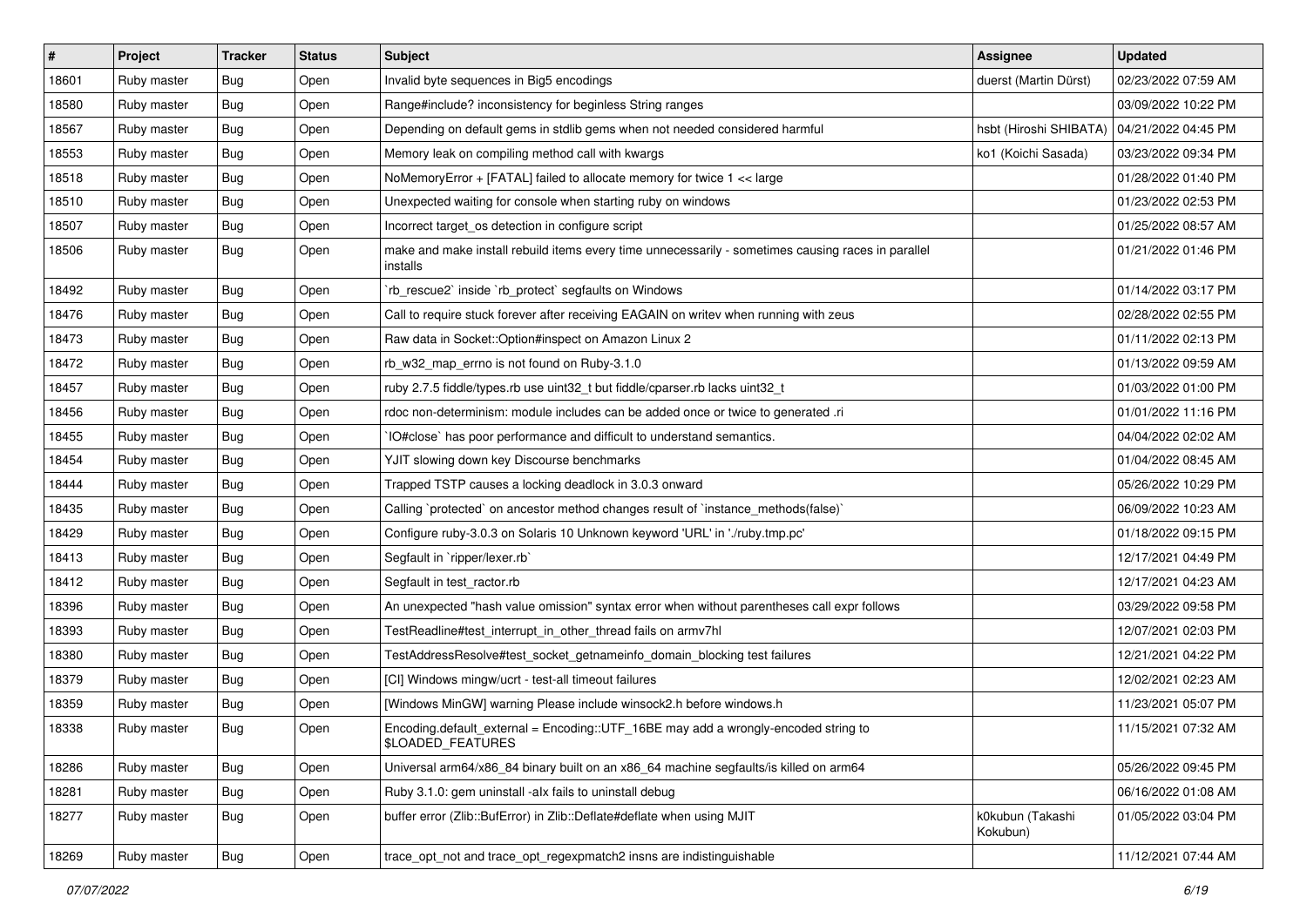| $\vert$ # | Project     | <b>Tracker</b> | <b>Status</b> | <b>Subject</b>                                                                                                          | <b>Assignee</b>               | <b>Updated</b>      |
|-----------|-------------|----------------|---------------|-------------------------------------------------------------------------------------------------------------------------|-------------------------------|---------------------|
| 18258     | Ruby master | Bug            | Open          | Ractor shareable? can be slow and mutates internal object flags.                                                        | ko1 (Koichi Sasada)           | 10/21/2021 08:58 AM |
| 18257     | Ruby master | Bug            | Open          | rb mRubyVMFrozenCore is broken by GC run                                                                                |                               | 02/10/2022 12:36 PM |
| 18255     | Ruby master | <b>Bug</b>     | Open          | ioctl zeroes the last buffer byte                                                                                       |                               | 10/25/2021 08:13 AM |
| 18247     | Ruby master | <b>Bug</b>     | Open          | weird results for `Array#slice` or `Array#[]` with argument of type `Enumerator::ArithmeticSequence`                    |                               | 03/30/2022 11:05 PM |
| 18186     | Ruby master | Bug            | Open          | SEGV with system command - MinGW?                                                                                       |                               | 09/22/2021 03:20 PM |
| 18152     | Ruby master | <b>Bug</b>     | Open          | Fix theoretical bug with signals + qsort                                                                                |                               | 09/08/2021 03:38 PM |
| 18144     | Ruby master | <b>Bug</b>     | Open          | Timeout not working while regular expression match is running                                                           |                               | 09/02/2021 07:08 AM |
| 18132     | Ruby master | <b>Bug</b>     | Open          | TODO: fix ccan/list thread safety                                                                                       |                               | 01/02/2022 08:22 AM |
| 18131     | Ruby master | Bug            | Open          | addr2line.c: Some inlined functions mistakenly shown                                                                    |                               | 08/24/2021 07:59 PM |
| 18129     | Ruby master | <b>Bug</b>     | Open          | Ractor-incompatible global variables can be accessed through alias                                                      |                               | 08/23/2021 10:08 PM |
| 18119     | Ruby master | <b>Bug</b>     | Open          | Ractor crashes when instantiating classes                                                                               | ko1 (Koichi Sasada)           | 09/14/2021 01:42 AM |
| 18080     | Ruby master | <b>Bug</b>     | Open          | Syntax error on one-line pattern matching                                                                               |                               | 08/18/2021 12:38 AM |
| 18073     | Ruby master | Bug            | Open          | test/ruby/test_jit.rb: "error: invalid use of '__builtin_va_arg_pack ()"" on Ruby 2.7.4 on gcc 4.8.5                    |                               | 12/03/2021 03:04 PM |
| 18061     | Ruby master | Bug            | Open          | Execshield test: libruby.so.N.N.N: FAIL: property-note test because no .note.gnu.property section found                 |                               | 06/22/2022 07:58 AM |
| 18058     | Ruby master | <b>Bug</b>     | Open          | 3.1.0-dev with MJIT enabled Zlib::BufError during `gem install`                                                         | k0kubun (Takashi<br>Kokubun)  | 08/02/2021 08:31 PM |
| 18036     | Ruby master | Bug            | Open          | Pthread fibers become invalid on fork - different from normal fibers.                                                   | ioquatix (Samuel<br>Williams) | 08/19/2021 07:05 AM |
| 18013     | Ruby master | <b>Bug</b>     | Open          | Unexpected results when mxiing negated character classes and case-folding                                               |                               | 06/29/2021 12:05 PM |
| 18012     | Ruby master | Bug            | Open          | Case-insensitive character classes can only match multiple code points when top-level character class is<br>not negated |                               | 06/29/2021 08:35 AM |
| 18010     | Ruby master | <b>Bug</b>     | Open          | Character class with single character gets case-folded with following string                                            |                               | 06/28/2021 09:30 AM |
| 18009     | Ruby master | <b>Bug</b>     | Open          | Regexps \w and \W with /i option and /u option produce inconsistent results under nested negation and<br>intersection   |                               | 06/28/2021 09:09 AM |
| 18002     | Ruby master | <b>Bug</b>     | Open          | s390x: Tests failing without LC ALL env                                                                                 | jaruga (Jun Aruga)            | 07/12/2021 04:30 PM |
| 17999     | Ruby master | <b>Bug</b>     | Open          | TestMethod#test_zsuper intermittent timeout error on raspbian10-aarch64 CI                                              |                               | 06/18/2021 01:33 AM |
| 17996     | Ruby master | <b>Bug</b>     | Open          | Cygwin: thread + pipe behavior since Ruby 2.6                                                                           | cruby-cygwin                  | 05/19/2022 08:20 AM |
| 17995     | Ruby master | <b>Bug</b>     | Open          | Slow down when mjit and Ractor are being used at same time                                                              | k0kubun (Takashi<br>Kokubun)  | 06/11/2022 04:02 AM |
| 17990     | Ruby master | <b>Bug</b>     | Open          | Inconsistent behavior of Regexp quantifiers over characters with complex case foldings                                  |                               | 06/15/2021 11:59 AM |
| 17989     | Ruby master | <b>Bug</b>     | Open          | Case insensitive Regexps do not handle characters with overlapping case foldings                                        |                               | 06/15/2021 11:43 AM |
| 17931     | Ruby master | <b>Bug</b>     | Open          | Compile fails setup option nodynamic                                                                                    |                               | 07/07/2021 08:51 AM |
| 17926     | Ruby master | <b>Bug</b>     | Open          | spec/ruby/core/file/atime spec.rb: a random failing test on Travis ppc64le                                              |                               | 06/02/2021 04:35 PM |
| 17925     | Ruby master | Bug            | Open          | Pattern matching syntax using semicolon one-line                                                                        |                               | 06/04/2021 03:08 PM |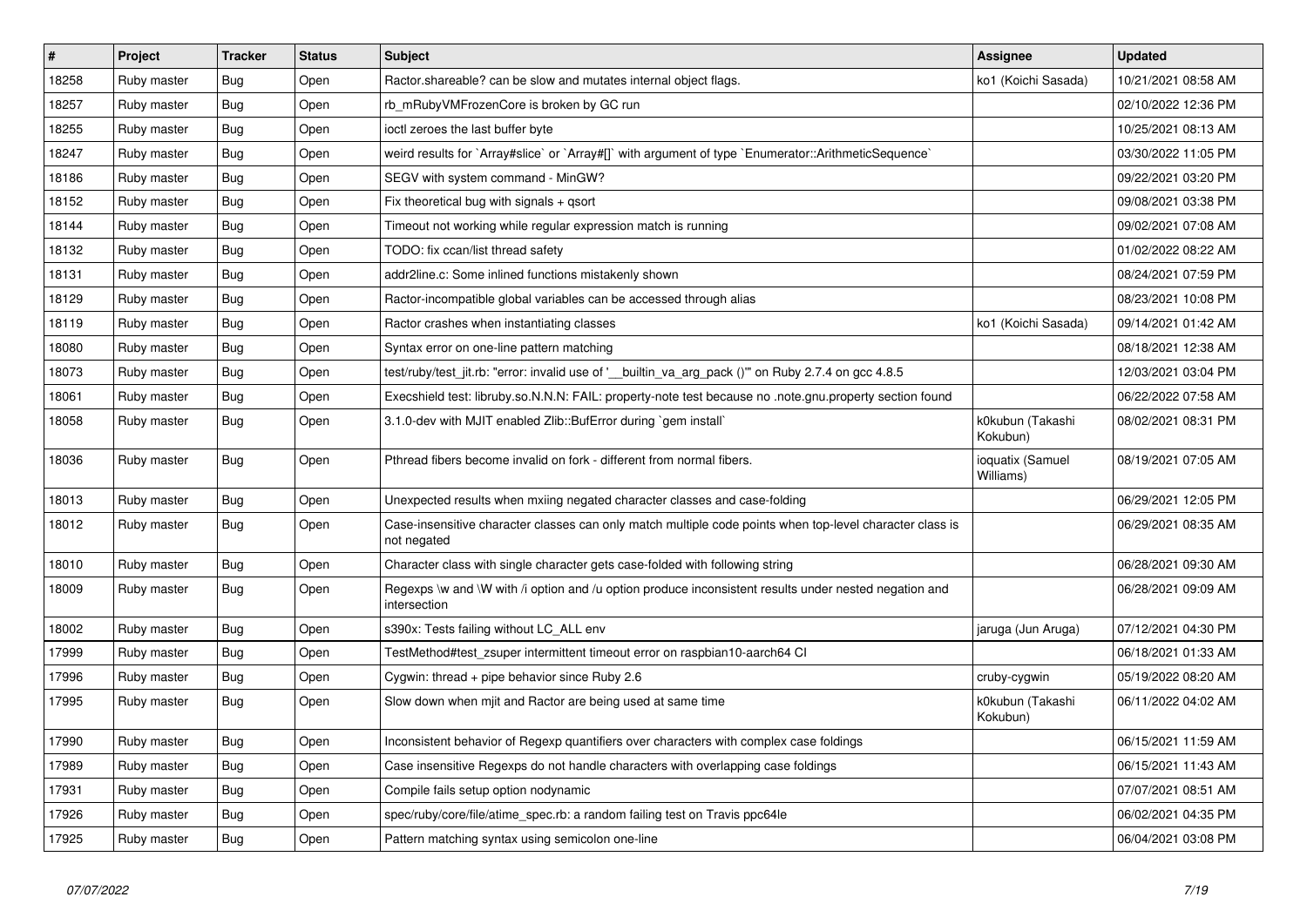| $\sharp$ | Project     | <b>Tracker</b> | <b>Status</b> | <b>Subject</b>                                                                                                                                          | Assignee              | <b>Updated</b>      |
|----------|-------------|----------------|---------------|---------------------------------------------------------------------------------------------------------------------------------------------------------|-----------------------|---------------------|
| 17878    | Ruby master | <b>Bug</b>     | Open          | bootstraptest/test_ractor.rb:224 a random failing test with "The outgoing-port is already closed<br>(Ractor::ClosedError)"                              |                       | 09/13/2021 01:10 PM |
| 17817    | Ruby master | <b>Bug</b>     | Open          | --jit outputs ./tmp/_ruby_mjit_*.h: No such file or directory on with TMP                                                                               |                       | 04/22/2021 11:57 AM |
| 17799    | Ruby master | <b>Bug</b>     | Open          | Seg fault in rb_class_clear_method_cache                                                                                                                |                       | 12/09/2021 05:39 AM |
| 17792    | Ruby master | <b>Bug</b>     | Open          | make notes and make test fail with Ruby3.0.1p64 RaspberryPI 4B Ubuntu 20.10 ARM64                                                                       |                       | 05/23/2021 08:23 PM |
| 17774    | Ruby master | Bug            | Open          | Quantified empty group causes regex to fail                                                                                                             |                       | 10/13/2021 04:43 PM |
| 17722    | Ruby master | <b>Bug</b>     | Open          | define_method with shareable results in "defined in a different Ractor"                                                                                 |                       | 08/24/2021 12:03 PM |
| 17680    | Ruby master | <b>Bug</b>     | Open          | tab completion no longer works on irb3.0                                                                                                                |                       | 03/13/2021 08:06 AM |
| 17667    | Ruby master | Bug            | Open          | Module#name needs synchronization                                                                                                                       | ko1 (Koichi Sasada)   | 03/02/2021 07:31 AM |
| 17646    | Ruby master | <b>Bug</b>     | Open          | Check for `__builtin_mul_overflow` with `long long` arguments                                                                                           |                       | 02/19/2021 06:19 PM |
| 17624    | Ruby master | Bug            | Open          | Ractor.receive is not thread-safe                                                                                                                       | ko1 (Koichi Sasada)   | 09/14/2021 01:40 AM |
| 17617    | Ruby master | <b>Bug</b>     | Open          | When a Ractor's incoming port is closed, Ractor.receive_if does not raise Ractor::ClosedError, but instead   ko1 (Koichi Sasada)<br>blocks indefinitely |                       | 09/14/2021 01:40 AM |
| 17543    | Ruby master | <b>Bug</b>     | Open          | Ractor isolation broken by `self` in shareable proc                                                                                                     | ko1 (Koichi Sasada)   | 01/29/2021 03:06 PM |
| 17531    | Ruby master | Bug            | Open          | did_you_mean` not Ractor friendly                                                                                                                       | ko1 (Koichi Sasada)   | 01/29/2021 08:48 AM |
| 17513    | Ruby master | Bug            | Open          | Methods of shareable objects and UnboundMethods should be shareable                                                                                     | ko1 (Koichi Sasada)   | 01/06/2021 08:53 PM |
| 17506    | Ruby master | <b>Bug</b>     | Open          | Ractor isolation broken by ThreadGroup                                                                                                                  |                       | 01/03/2021 08:05 PM |
| 17420    | Ruby master | <b>Bug</b>     | Open          | Unsafe mutation of \$" when doing non-RubyGems require in Ractor                                                                                        | ko1 (Koichi Sasada)   | 01/07/2021 01:23 PM |
| 17400    | Ruby master | <b>Bug</b>     | Open          | Incorrect character downcase for Greek Sigma                                                                                                            | duerst (Martin Dürst) | 12/17/2020 06:56 AM |
| 17383    | Ruby master | <b>Bug</b>     | Open          | 3.0 recursion memory speed issues                                                                                                                       |                       | 12/09/2020 05:41 PM |
| 17373    | Ruby master | <b>Bug</b>     | Open          | Ruby 3.0 is slower at Discourse bench than Ruby 2.7                                                                                                     |                       | 01/04/2021 06:47 AM |
| 17359    | Ruby master | Bug            | Open          | Ractor copy mode is not Ractor-safe                                                                                                                     | ko1 (Koichi Sasada)   | 12/02/2020 05:42 PM |
| 17354    | Ruby master | <b>Bug</b>     | Open          | Module#const_source_location is misleading for constants awaiting autoload                                                                              |                       | 03/26/2021 05:56 PM |
| 17337    | Ruby master | <b>Bug</b>     | Open          | Don't embed Ruby build-time configuration in Ruby                                                                                                       |                       | 12/21/2020 04:17 PM |
| 17263    | Ruby master | <b>Bug</b>     | Open          | Fiber context switch degrades with number of fibers, limit on number of fibers                                                                          |                       | 01/31/2022 02:47 PM |
| 17180    | Ruby master | Bug            | Open          | Ractor and constant referencing                                                                                                                         |                       | 09/20/2020 05:43 PM |
| 17159    | Ruby master | <b>Bug</b>     | Open          | extend `define_method` for Ractor                                                                                                                       |                       | 10/29/2020 04:06 PM |
| 17146    | Ruby master | Bug            | Open          | Queue operations are allowed after it is frozen                                                                                                         |                       | 10/20/2021 08:32 PM |
| 17142    | Ruby master | Bug            | Open          | Ruby fails to build in AIX                                                                                                                              |                       | 03/20/2021 07:08 AM |
| 17037    | Ruby master | <b>Bug</b>     | Open          | rounding of Rational#to_f                                                                                                                               |                       | 08/26/2020 03:54 AM |
| 16997    | Ruby master | <b>Bug</b>     | Open          | IO#gets converts some \r\n to \n with universal newline: false                                                                                          |                       | 08/26/2020 05:20 PM |
| 16959    | Ruby master | <b>Bug</b>     | Open          | Weakmap has specs and third-party usage despite being a private API                                                                                     |                       | 06/13/2020 08:54 PM |
| 16927    | Ruby master | <b>Bug</b>     | Open          | String#tr won't return the expected result for some sign with diacritics                                                                                |                       | 06/01/2020 05:24 AM |
| 16920    | Ruby master | <b>Bug</b>     | Open          | TestThread#test_signal_at_join fails on aarch64                                                                                                         |                       | 12/07/2021 02:17 PM |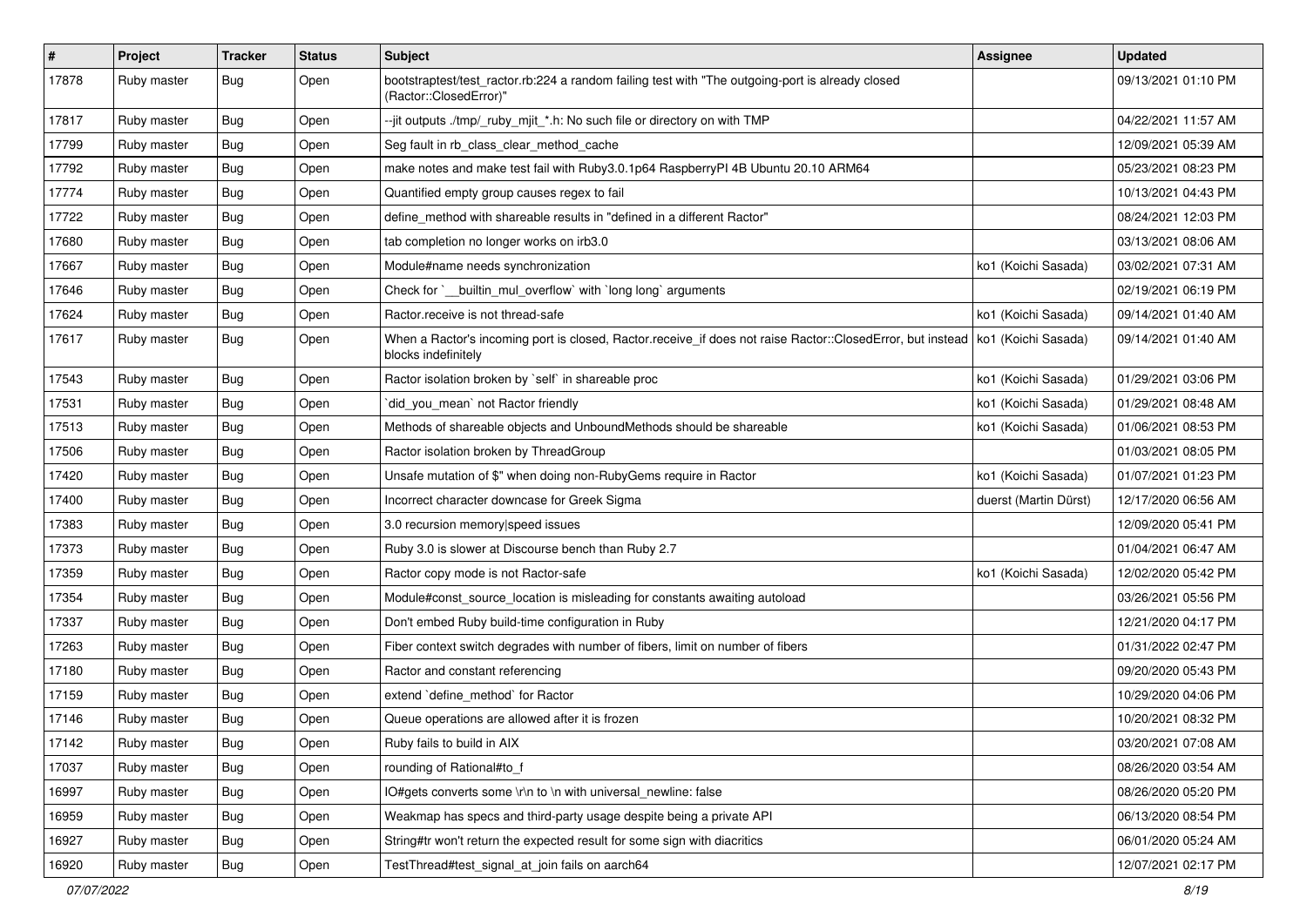| $\vert$ # | Project     | <b>Tracker</b> | <b>Status</b> | <b>Subject</b>                                                                                                                                        | Assignee                      | <b>Updated</b>      |
|-----------|-------------|----------------|---------------|-------------------------------------------------------------------------------------------------------------------------------------------------------|-------------------------------|---------------------|
| 16905     | Ruby master | <b>Bug</b>     | Open          | Ruby required to build Ruby on Haiku?                                                                                                                 |                               | 05/24/2020 08:08 AM |
| 16829     | Ruby master | <b>Bug</b>     | Open          | Exceptions raised from within an enumerated method lose part of their stacktrace                                                                      |                               | 05/20/2022 07:25 PM |
| 16820     | Ruby master | Bug            | Open          | LEGAL is out of sync                                                                                                                                  |                               | 08/19/2020 11:08 AM |
| 16810     | Ruby master | <b>Bug</b>     | Open          | ruby segfaults on s390x with musl libc                                                                                                                |                               | 03/05/2021 01:38 AM |
| 16493     | Ruby master | <b>Bug</b>     | Open          | TestThreadQueue#test_thr_kill is flaky on AArch64                                                                                                     |                               | 01/09/2020 09:39 AM |
| 16492     | Ruby master | <b>Bug</b>     | Open          | TestBugReporter#test_bug_reporter_add test failures                                                                                                   | jaruga (Jun Aruga)            | 08/24/2021 01:12 PM |
| 16288     | Ruby master | <b>Bug</b>     | Open          | Segmentation fault with finalizers, threads                                                                                                           |                               | 12/19/2019 07:46 PM |
| 16265     | Ruby master | <b>Bug</b>     | Open          | Test (spec) failure using current MSYS2 tools, related to -fstack-protector and possibly<br>D_FORTIFY_SOURCE=2                                        |                               | 12/03/2019 03:09 PM |
| 16185     | Ruby master | <b>Bug</b>     | Open          | basictest failure on AIX 6.1 for 64bit build                                                                                                          | kanemoto (Yutaka<br>Kanemoto) | 10/15/2019 12:05 AM |
| 16158     | Ruby master | <b>Bug</b>     | Open          | "st" Character Sequence In Regex Look-Behind Causes Illegal Pattern Error When Combined With<br>POSIX Bracket Expressions And Case Insensitivity Flag |                               | 09/17/2019 09:37 AM |
| 16145     | Ruby master | <b>Bug</b>     | Open          | regexp match error if mixing /i, character classes, and utf8                                                                                          |                               | 09/06/2019 05:52 AM |
| 15993     | Ruby master | <b>Bug</b>     | Open          | 'require' doesn't work if there are Cyrillic chars in the path to Ruby dir                                                                            |                               | 07/09/2021 04:08 PM |
| 15764     | Ruby master | <b>Bug</b>     | Open          | Whitespace and control characters should not be permitted in tokens                                                                                   | matz (Yukihiro<br>Matsumoto)  | 04/22/2019 07:48 AM |
| 15599     | Ruby master | <b>Bug</b>     | Open          | Mixing autoload and require causes deadlock and incomplete definition.                                                                                |                               | 02/12/2019 01:40 PM |
| 15598     | Ruby master | <b>Bug</b>     | Open          | Deadlock on mutual reference of autoloaded constants                                                                                                  |                               | 03/20/2019 10:58 AM |
| 15438     | Ruby master | <b>Bug</b>     | Open          | Threads can't switch faster than TIME_QUANTUM_(NSEC USEC MSEC)                                                                                        |                               | 03/25/2019 08:53 PM |
| 15428     | Ruby master | <b>Bug</b>     | Open          | Refactor Proc#>> and #<<                                                                                                                              |                               | 08/20/2021 06:31 PM |
| 15423     | Ruby master | <b>Bug</b>     | Open          | fork leapfrog leaks memory on FreeBSD 11.2                                                                                                            |                               | 12/16/2018 02:28 PM |
| 15386     | Ruby master | <b>Bug</b>     | Open          | [PATCH] io.c (rb_io_check_char_readable): do not io_fflush buffered sockets                                                                           |                               | 12/06/2018 11:38 AM |
| 15367     | Ruby master | <b>Bug</b>     | Open          | IO.select is not resumed when io-object gets closed                                                                                                   |                               | 12/03/2018 10:22 AM |
| 15334     | Ruby master | <b>Bug</b>     | Open          | child_info_fork::abort: address space needed by 'emoji_iso2022_kddi.so' on cygwin                                                                     | cruby-cygwin                  | 05/19/2022 08:20 AM |
| 15315     | Ruby master | <b>Bug</b>     | Open          | ec_switch can still lose interrupts                                                                                                                   | ko1 (Koichi Sasada)           | 11/20/2018 09:32 AM |
| 15310     | Ruby master | <b>Bug</b>     | Open          | [PATCH] thread_pthread.c: close race from UBF_TIMER and non-GVL-releasing thread                                                                      |                               | 11/20/2018 12:50 AM |
| 15263     | Ruby master | <b>Bug</b>     | Open          | [PATCH] vm_trace.c (postponed_job_register): only hit main thread                                                                                     | ko1 (Koichi Sasada)           | 10/27/2018 11:35 PM |
| 15247     | Ruby master | <b>Bug</b>     | Open          | Windows - TEMP folder, non 8.3 & drive, fails & errors in test-all (ruby & rdoc)                                                                      |                               | 10/23/2018 05:02 PM |
| 15097     | Ruby master | <b>Bug</b>     | Open          | Gem install fails on Ruby 2.5.1 with Cygwin (get_dns_server_list undefined)                                                                           | cruby-cygwin                  | 05/19/2022 08:20 AM |
| 15072     | Ruby master | <b>Bug</b>     | Open          | thread.c:4356:5: error: implicit declaration of function 'ubf list atfork'                                                                            | normalperson (Eric<br>Wong)   | 09/20/2018 03:32 AM |
| 14971     | Ruby master | <b>Bug</b>     | Open          | error: implicit declaration of function 'rb_vm_call0                                                                                                  | nobu (Nobuyoshi<br>Nakada)    | 09/06/2018 03:53 AM |
| 14957     | Ruby master | <b>Bug</b>     | Open          | MinGW, gcc 8.2.0, bootstraptest test_thread.rb - failure ?                                                                                            |                               | 08/03/2018 02:46 PM |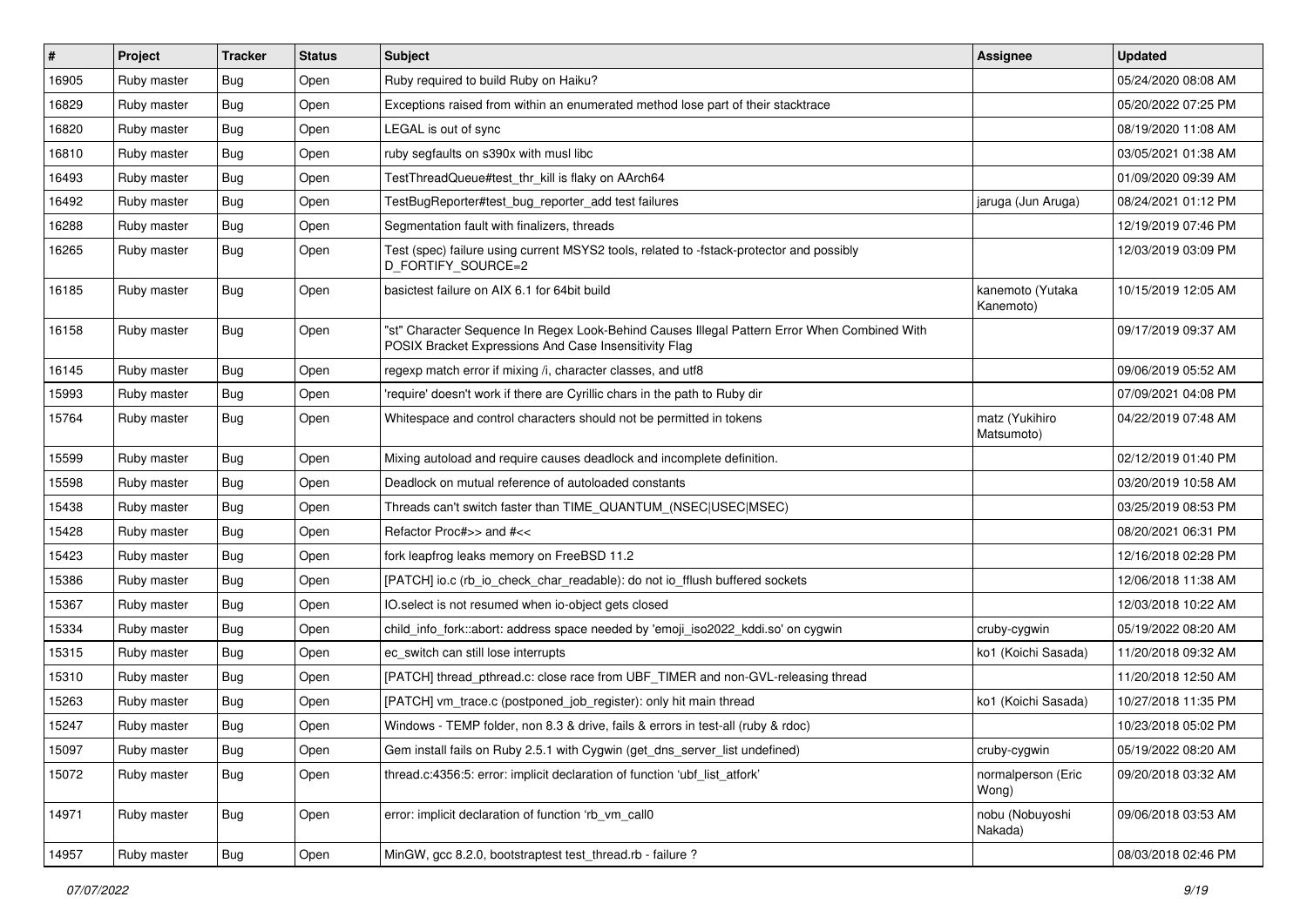| $\sharp$ | Project     | <b>Tracker</b> | <b>Status</b> | <b>Subject</b>                                                                                                    | <b>Assignee</b>      | <b>Updated</b>      |
|----------|-------------|----------------|---------------|-------------------------------------------------------------------------------------------------------------------|----------------------|---------------------|
| 14906    | Ruby master | <b>Bug</b>     | Open          | MinGW failure - TestIO#test_copy_stream_no_busy_wait                                                              |                      | 07/12/2018 03:52 AM |
| 14838    | Ruby master | Bug            | Open          | RegexpError with double "s" in look-behind assertion in case-insensitive unicode regexp                           |                      | 06/09/2018 04:04 PM |
| 14826    | Ruby master | Bug            | Open          | make: *** [.ext/include/sparc-solaris2.10/rb_mjit_min_header-2.6.0.h] Error 1 on Solaris 10 with very old<br>gcc3 |                      | 06/05/2018 02:02 PM |
| 14761    | Ruby master | Bug            | Open          | TestThread#test_join_limits hangs up on Solaris 10 with gcc                                                       |                      | 05/16/2018 05:23 AM |
| 14681    | Ruby master | <b>Bug</b>     | Open          | syswrite': stream closed in another thread (IOError)                                                              |                      | 04/22/2018 12:12 AM |
| 14640    | Ruby master | <b>Bug</b>     | Open          | [win32] File.realpath treats a relative path with a drive letter as an absolute path.                             | cruby-windows        | 12/10/2018 07:09 AM |
| 14582    | Ruby master | <b>Bug</b>     | Open          | Unable to use `method_entry` and `method_return` tracing probes since 2.5                                         |                      | 06/18/2021 06:08 PM |
| 14480    | Ruby master | <b>Bug</b>     | Open          | miniruby crashing when compiled with -O2 or -O1 on aarch64                                                        |                      | 02/23/2021 10:35 AM |
| 14474    | Ruby master | Bug            | Open          | skip "TestException#test_thread_signal_location" as known bug                                                     |                      | 12/10/2018 07:09 AM |
| 14422    | Ruby master | <b>Bug</b>     | Open          | Ruby configuration options should not be reused for gem builds                                                    |                      | 03/05/2018 03:32 PM |
| 14418    | Ruby master | <b>Bug</b>     | Open          | ruby 2.5 slow regexp execution                                                                                    |                      | 12/29/2019 10:34 AM |
| 14387    | Ruby master | Bug            | Open          | Ruby 2.5 <sup>D</sup> Alpine Linux 000000000000 SystemStackError 00000                                            |                      | 04/21/2020 03:13 PM |
| 14364    | Ruby master | <b>Bug</b>     | Open          | Regexp last match variable in procs                                                                               |                      | 09/14/2018 05:28 AM |
| 14083    | Ruby master | Bug            | Open          | Refinement in block calling incorrect method                                                                      |                      | 11/05/2017 07:36 PM |
| 14064    | Ruby master | <b>Bug</b>     | Open          | test-all with and without -j - incorrect assertions and missing test methods                                      |                      | 11/03/2017 10:54 PM |
| 14049    | Ruby master | <b>Bug</b>     | Open          | SEGV svn 60401 require relative                                                                                   |                      | 10/26/2017 05:25 PM |
| 13644    | Ruby master | Bug            | Open          | Windows - Setting Time.now                                                                                        |                      | 06/11/2017 03:43 AM |
| 13571    | Ruby master | <b>Bug</b>     | Open          | Script arguments, encoding, windows / MinGW                                                                       |                      | 11/12/2017 10:53 PM |
| 13542    | Ruby master | <b>Bug</b>     | Open          | MinGW trunk Builds - Summary of Issues                                                                            |                      | 05/19/2017 07:04 PM |
| 13500    | Ruby master | <b>Bug</b>     | Open          | MinGW TestArity#test_proc_err_mess stops testing                                                                  |                      | 04/26/2017 03:27 PM |
| 13485    | Ruby master | <b>Bug</b>     | Open          | MinGW TestEnumerable#test_callcc SEGV info                                                                        |                      | 04/19/2017 04:17 PM |
| 13164    | Ruby master | <b>Bug</b>     | Open          | A second `SystemStackError` exception results in `Segmentation fault (core dumped)`                               |                      | 04/14/2017 01:05 PM |
| 13151    | Ruby master | <b>Bug</b>     | Open          | File.writable? doesn't report correctly if a directory is writable on Windows.                                    |                      | 01/23/2017 05:46 PM |
| 12852    | Ruby master | <b>Bug</b>     | Open          | URI.parse can't handle non-ascii URIs                                                                             | akira (akira yamada) | 12/12/2016 06:39 PM |
| 12689    | Ruby master | <b>Bug</b>     | Open          | Thread isolation of $$~$ and \$                                                                                   |                      | 04/01/2021 08:51 PM |
| 12500    | Ruby master | <b>Bug</b>     | Open          | TestProcess#test_aspawn_too_long_path fails on mips with "argument too big"                                       |                      | 12/29/2019 10:38 AM |
| 12280    | Ruby master | Bug            | Open          | IO.copy_stream(IO, IO) fails with "pread() not implemented"                                                       |                      | 04/28/2016 05:51 AM |
| 12179    | Ruby master | Bug            | Open          | Build failure due to VPATH expansion                                                                              |                      | 04/14/2016 01:55 AM |
| 11840    | Ruby master | <b>Bug</b>     | Open          | Error with "make check" on Cygwin                                                                                 | cruby-cygwin         | 05/19/2022 08:20 AM |
| 11808    | Ruby master | <b>Bug</b>     | Open          | Different behavior between Enumerable#grep and Array#grep                                                         | ko1 (Koichi Sasada)  | 10/26/2020 04:36 AM |
| 11582    | Ruby master | <b>Bug</b>     | Open          | On Solaris, Rational#** returns -Infinity for Rational(0) when passed a negative Float                            |                      | 10/13/2015 03:12 AM |
| 11514    | Ruby master | <b>Bug</b>     | Open          | AIX6.1 - Ruby 2.2.3 - Segmentation fault in :byteslice                                                            |                      | 09/18/2015 07:39 AM |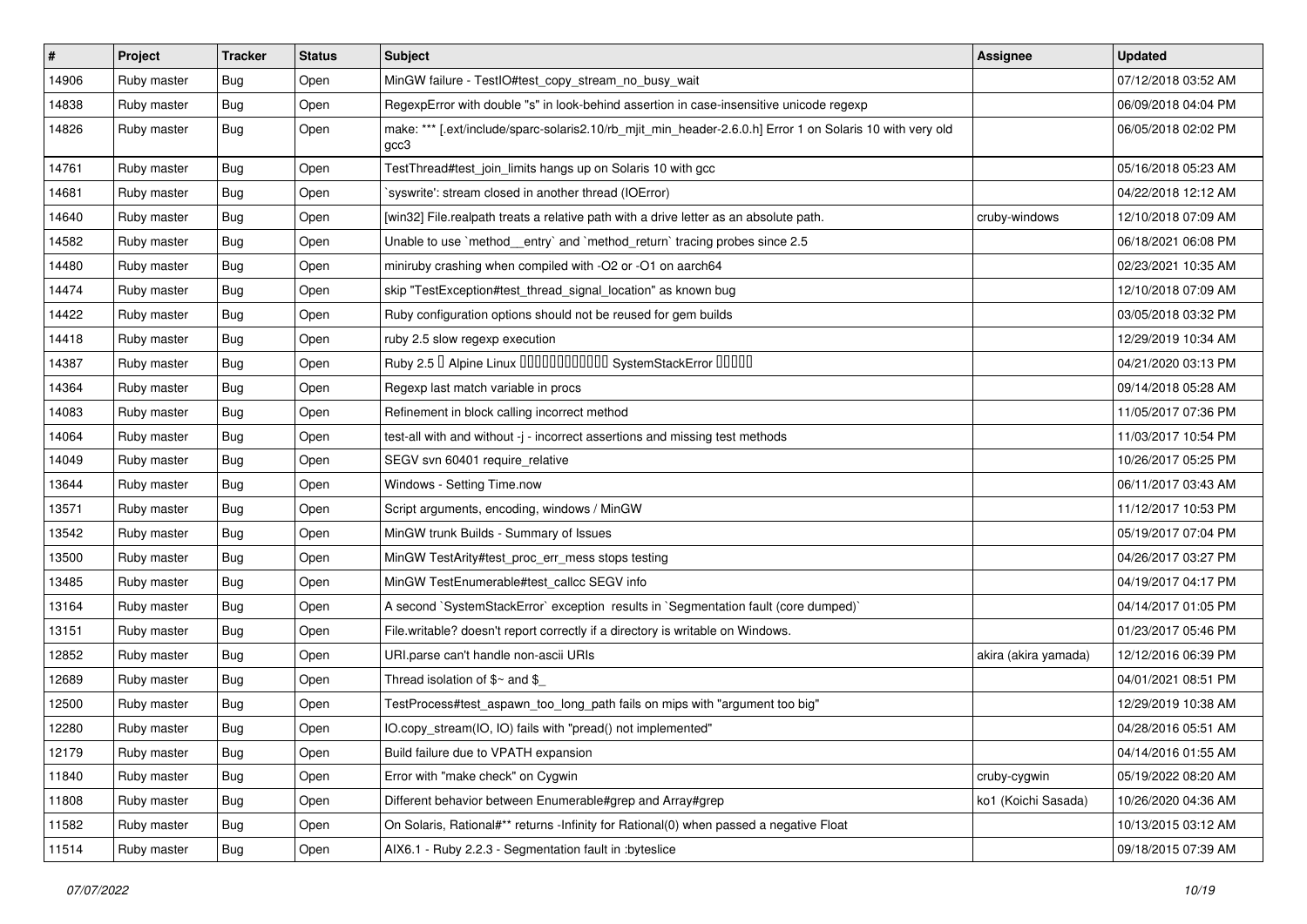| $\vert$ # | Project     | <b>Tracker</b> | <b>Status</b> | <b>Subject</b>                                                                                        | <b>Assignee</b>                     | <b>Updated</b>      |
|-----------|-------------|----------------|---------------|-------------------------------------------------------------------------------------------------------|-------------------------------------|---------------------|
| 11438     | Ruby master | <b>Bug</b>     | Open          | native_thread_init_stack() get machine.stack_start unequal to thread's stack start address, x86 win32 | cruby-windows                       | 08/13/2015 07:31 AM |
| 11230     | Ruby master | <b>Bug</b>     | Open          | Should rb_struct_s_members() be public API?                                                           |                                     | 04/17/2021 05:06 PM |
| 11183     | Ruby master | <b>Bug</b>     | Open          |                                                                                                       |                                     | 05/26/2015 08:32 AM |
| 11177     | Ruby master | <b>Bug</b>     | Open          | <b>DATALEOFILILILILILI</b>                                                                            |                                     | 05/25/2015 03:49 AM |
| 11174     | Ruby master | <b>Bug</b>     | Open          | threads memory leak                                                                                   | ko1 (Koichi Sasada)                 | 06/17/2019 03:17 PM |
| 11142     | Ruby master | <b>Bug</b>     | Open          | Command line argument parser on windows handles double quotes inconsistently.                         | usa (Usaku<br>NAKAMURA)             | 05/12/2015 04:09 PM |
| 11064     | Ruby master | <b>Bug</b>     | Open          | #singleton_methods for objects with special singleton_class returns an empty array                    |                                     | 01/31/2022 05:02 AM |
| 10580     | Ruby master | Bug            | Open          | TestProcess#test_deadlock_by_signal_at_forking fails on ARM                                           | akr (Akira Tanaka)                  | 12/30/2019 03:00 AM |
| 10436     | Ruby master | <b>Bug</b>     | Open          | ruby -c and ripper inconsistency: m(&nil) {}                                                          |                                     | 08/27/2019 12:08 AM |
| 10416     | Ruby master | <b>Bug</b>     | Open          | Create mechanism for updating of Unicode data files downstreams when we want                          | nobu (Nobuyoshi<br>Nakada)          | 10/08/2021 06:40 AM |
| 10128     | Ruby master | <b>Bug</b>     | Open          | Quoting problem for arguments of Kernel.system, Kernel.exec on Windows                                | cruby-windows                       | 12/30/2019 03:00 AM |
| 10009     | Ruby master | Bug            | Open          | IO operation is 10x slower in multi-thread environment                                                | ko1 (Koichi Sasada)                 | 05/21/2015 07:19 AM |
| 9760      | Ruby master | <b>Bug</b>     | Open          | mkmf does not allow for linking against custom libraries when a system library is present             |                                     | 05/24/2016 08:11 AM |
| 9507      | Ruby master | <b>Bug</b>     | Open          | Ruby 2.1.0 is broken on ARMv5: tried to create Proc object without a block                            | charliesome (Charlie<br>Somerville) | 01/05/2018 09:00 PM |
| 9435      | Ruby master | <b>Bug</b>     | Open          | Kernel.system problem                                                                                 |                                     | 12/30/2019 03:00 AM |
| 9409      | Ruby master | <b>Bug</b>     | Open          | Cygwin I "filesystem" I encoding IIIIIIIIIIIII                                                        | cruby-cygwin                        | 05/19/2022 08:20 AM |
| 8444      | Ruby master | <b>Bug</b>     | Open          | Regexp vars \$~ and friends are not thread local                                                      | ko1 (Koichi Sasada)                 | 07/30/2019 07:38 AM |
| 8185      | Ruby master | <b>Bug</b>     | Open          | Thread/fork issue                                                                                     |                                     | 12/30/2019 03:00 AM |
| 7892      | Ruby master | Bug            | Open          | MIME encoding bug of NKF.nkf                                                                          | naruse (Yui NARUSE)                 | 12/25/2017 06:15 PM |
| 7840      | Ruby master | <b>Bug</b>     | Open          | -Wdeclaration-after-statement is valid for C/ObjC but not for C++                                     | nobu (Nobuyoshi<br>Nakada)          | 06/02/2020 04:41 PM |
| 7742      | Ruby master | <b>Bug</b>     | Open          | System encoding (Windows-1258) is not recognized by Ruby to convert back to UTF-8                     | duerst (Martin Dürst)               | 12/25/2017 06:15 PM |
| 4173      | Ruby master | <b>Bug</b>     | Open          | TestProcess#test_wait_and_sigchild DDDDDDDD                                                           |                                     | 03/15/2018 08:29 AM |
| 18773     | Ruby master | Feature        | Assigned      | deconstruct to receive a range                                                                        | ktsj (Kazuki Tsujimoto)             | 07/04/2022 05:38 PM |
| 18571     | Ruby master | Feature        | Assigned      | Removed the bundled sources from release package after Ruby 3.2                                       | hsbt (Hiroshi SHIBATA)              | 03/28/2022 06:23 AM |
| 18459     | Ruby master | Feature        | Assigned      | IRB autocomplete dropdown colour options                                                              | aycabta (aycabta.)                  | 01/05/2022 02:15 AM |
| 18450     | Ruby master | Feature        | Assigned      | Force break in prettyprint                                                                            | akr (Akira Tanaka)                  | 12/29/2021 02:02 PM |
| 18408     | Ruby master | Feature        | Assigned      | Allow pattern match to set instance variables                                                         | ktsj (Kazuki Tsujimoto)             | 01/26/2022 07:07 PM |
| 17638     | Ruby master | Feature        | Assigned      | Support backtracing with the libbacktrace library                                                     | naruse (Yui NARUSE)                 | 03/05/2021 03:40 PM |
| 17593     | Ruby master | Feature        | Assigned      | load_iseq_eval should override the ISeq path                                                          | ko1 (Koichi Sasada)                 | 02/16/2021 08:27 AM |
| 17363     | Ruby master | Feature        | Assigned      | Timeouts                                                                                              | ko1 (Koichi Sasada)                 | 05/14/2022 09:06 AM |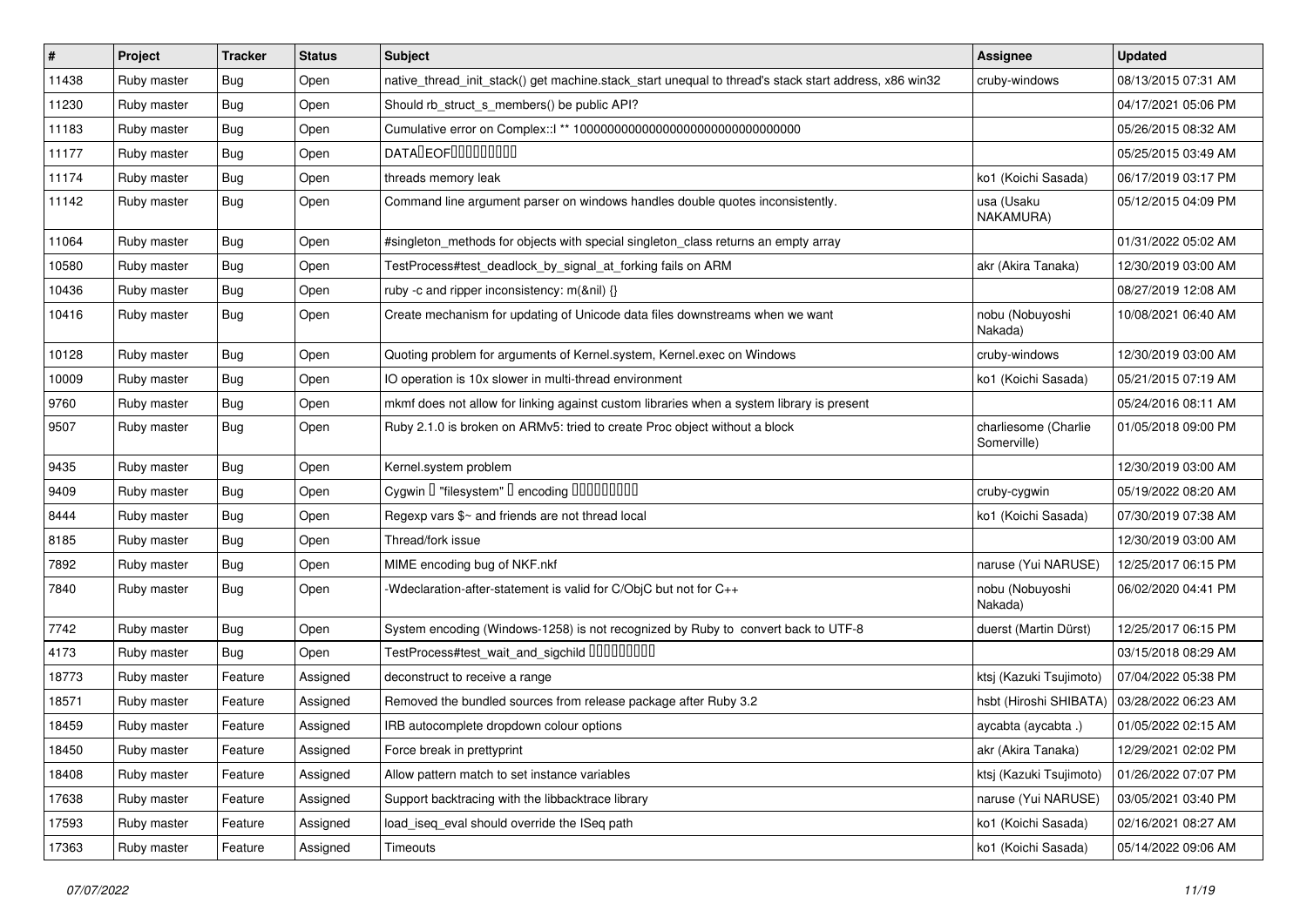| $\vert$ # | Project     | <b>Tracker</b> | <b>Status</b> | Subject                                                                           | Assignee                          | <b>Updated</b>      |
|-----------|-------------|----------------|---------------|-----------------------------------------------------------------------------------|-----------------------------------|---------------------|
| 17355     | Ruby master | Feature        | Assigned      | Using same set of names in or-patterns (pattern matching with $Foo(x)   Bar(x)$ ) | ktsj (Kazuki Tsujimoto)           | 09/13/2021 09:11 AM |
| 17339     | Ruby master | Feature        | Assigned      | Semantic grouping with BigDecimal#to_s                                            | mrkn (Kenta Murata)               | 12/20/2021 12:39 PM |
| 17297     | Ruby master | Feature        | Assigned      | Feature: Introduce Pathname.mktmpdir                                              | akr (Akira Tanaka)                | 08/30/2021 06:51 AM |
| 17296     | Ruby master | Feature        | Assigned      | Feature: Pathname#chmod use FileUtils.chmod instead of File                       | akr (Akira Tanaka)                | 08/30/2021 06:51 AM |
| 17295     | Ruby master | Feature        | Assigned      | Feature: Create a directory and file with Pathname#touch                          | akr (Akira Tanaka)                | 09/28/2021 01:20 AM |
| 17294     | Ruby master | Feature        | Assigned      | Feature: Allow method chaining with Pathname#mkpath Pathname#rmtree               | akr (Akira Tanaka)                | 08/30/2021 06:52 AM |
| 17291     | Ruby master | Feature        | Assigned      | Optimize __send__ call                                                            | matz (Yukihiro<br>Matsumoto)      | 01/12/2021 05:47 AM |
| 17111     | Ruby master | Feature        | Assigned      | Improve performance of Net::HTTPHeader#set_form by 40%                            | naruse (Yui NARUSE)               | 08/10/2020 05:36 AM |
| 16963     | Ruby master | Feature        | Assigned      | Remove English.rb from Ruby 2.8/3.0                                               | hsbt (Hiroshi SHIBATA)            | 06/19/2020 09:48 AM |
| 16937     | Ruby master | Feature        | Assigned      | Add DNS over HTTP to Resolv                                                       | akr (Akira Tanaka)                | 12/10/2020 09:15 AM |
| 16461     | Ruby master | Feature        | Assigned      | Proc#using                                                                        | matz (Yukihiro<br>Matsumoto)      | 12/10/2020 09:10 AM |
| 16350     | Ruby master | Feature        | Assigned      | ArithmeticSequence#member? can result in infinite loop                            | mrkn (Kenta Murata)               | 05/29/2020 10:26 PM |
| 16027     | Ruby master | Feature        | Assigned      | Update Ruby's dtrace / USDT API to match what is exposed via the TracePoint API   | ko1 (Koichi Sasada)               | 08/03/2019 02:41 AM |
| 16012     | Ruby master | Feature        | Assigned      | Add a (small) test-install suite?                                                 | hsbt (Hiroshi SHIBATA)            | 07/30/2019 08:13 AM |
| 15939     | Ruby master | Feature        | Assigned      | Dump symbols reference to their fstr in ObjectSpace.dump()                        | ko1 (Koichi Sasada)               | 08/08/2019 09:38 PM |
| 15878     | Ruby master | Feature        | Assigned      | Make exit faster by not running GC                                                | ko1 (Koichi Sasada)               | 07/29/2019 07:48 AM |
| 15628     | Ruby master | Feature        | Assigned      | init_inetsock_internal should fallback to IPv4 if IPv6 is unreachable             | Glass_saga (Masaki<br>Matsushita) | 09/25/2020 05:42 AM |
| 15371     | Ruby master | Feature        | Assigned      | IRB with ARGV                                                                     | aycabta (aycabta.)                | 02/14/2020 11:35 AM |
| 15281     | Ruby master | Feature        | Assigned      | Speed up Set#intersect with size check.                                           | knu (Akinori MUSHA)               | 08/11/2020 02:43 AM |
| 15239     | Ruby master | Feature        | Assigned      | [patch] test-spec win32ole                                                        | suke (Masaki Suketa)              | 12/29/2019 01:04 PM |
| 15166     | Ruby master | Feature        | Assigned      | 2.5 times faster implementation than current gcd implmentation                    | watson1978 (Shizuo<br>Fujita)     | 04/26/2019 09:12 PM |
| 15047     | Ruby master | Feature        | Assigned      | Documentation and more functions for Hash functions in C API                      |                                   | 03/20/2019 01:24 AM |
| 14922     | Ruby master | Feature        | Assigned      | Resolv getaddresses ignores AAAA records for IPv6                                 | akr (Akira Tanaka)                | 11/13/2020 04:01 AM |
| 14901     | Ruby master | Feature        | Assigned      | [PATCH] do not block SIGCHLD in normal Ruby Threads                               | normalperson (Eric<br>Wong)       | 07/19/2021 05:23 AM |
| 14737     | Ruby master | Feature        | Assigned      | Split default gems into separate directory structure                              | hsbt (Hiroshi SHIBATA)            | 09/02/2020 06:00 PM |
| 14476     | Ruby master | Feature        | Assigned      | Adding same_all? for checking whether all items in an Array are same              | mrkn (Kenta Murata)               | 08/28/2020 01:10 PM |
| 14412     | Ruby master | Feature        | Assigned      | DRb UNIX on local machine: add support for getpeereid()                           | seki (Masatoshi Seki)             | 01/28/2018 12:51 PM |
| 14397     | Ruby master | Feature        | Assigned      | public, protected and private should return their arguments instead of self       | matz (Yukihiro<br>Matsumoto)      | 12/10/2018 07:08 AM |
| 14066     | Ruby master | Feature        | Assigned      | Add CAA DNS RR on Resolv                                                          | akr (Akira Tanaka)                | 11/10/2017 06:50 AM |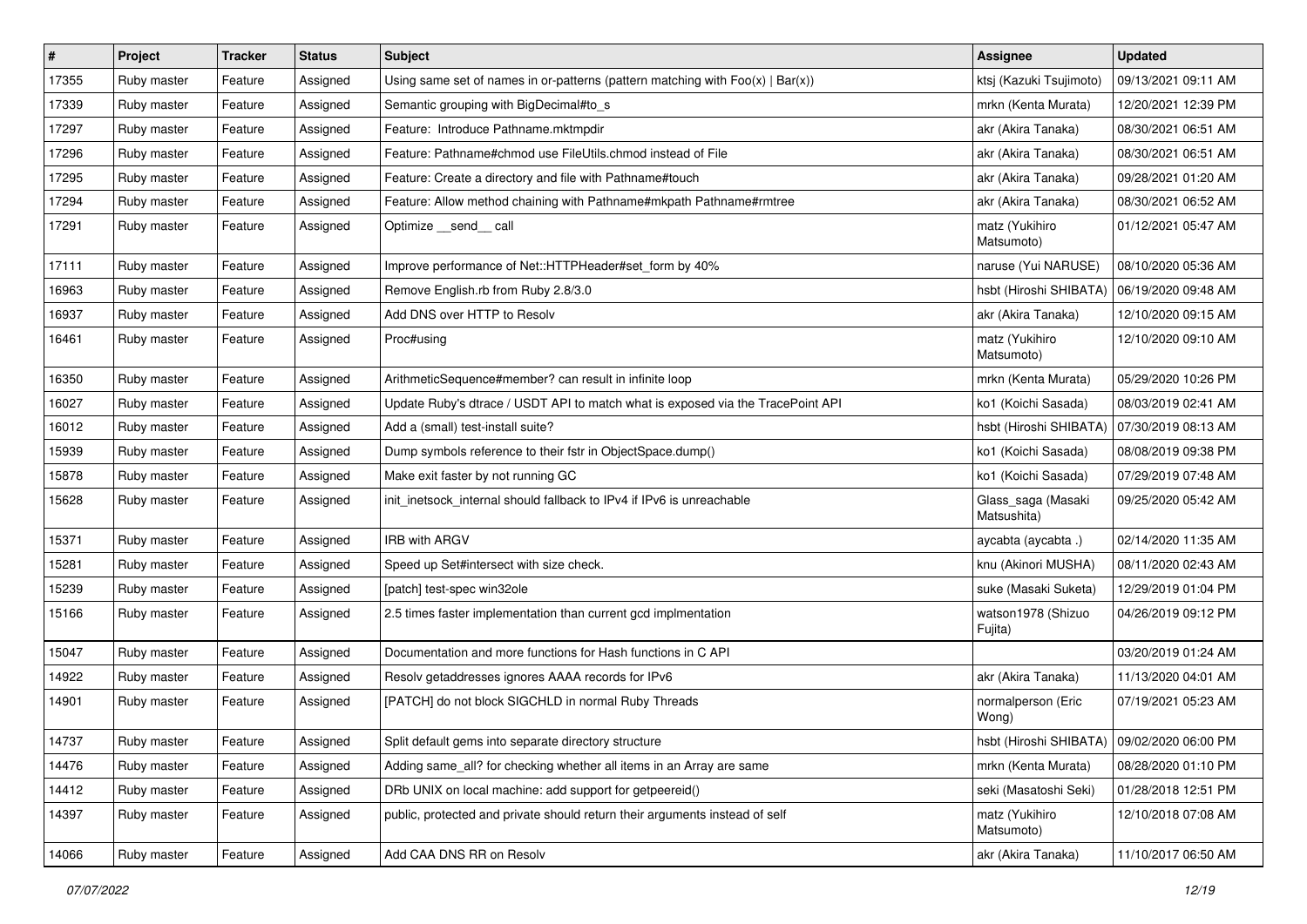| $\pmb{\#}$ | Project     | <b>Tracker</b> | <b>Status</b> | <b>Subject</b>                                                                                | Assignee                            | <b>Updated</b>      |
|------------|-------------|----------------|---------------|-----------------------------------------------------------------------------------------------|-------------------------------------|---------------------|
| 13847      | Ruby master | Feature        | Assigned      | Gem activated problem for default gems                                                        |                                     | 12/10/2020 08:53 AM |
| 13821      | Ruby master | Feature        | Assigned      | Allow fibers to be resumed across threads                                                     | ko1 (Koichi Sasada)                 | 02/15/2019 10:09 AM |
| 13721      | Ruby master | Feature        | Assigned      | [PATCH] net/imap: dedupe attr keys in Net::IMAP::FetchData                                    | normalperson (Eric<br>Wong)         | 07/27/2017 09:51 AM |
| 13610      | Ruby master | Feature        | Assigned      | IPAddr doesn't provide helpful methods to get the subnet or IP address                        | knu (Akinori MUSHA)                 | 10/20/2017 01:13 AM |
| 13604      | Ruby master | Feature        | Assigned      | Exposing alternative interface of readline                                                    | aycabta (aycabta.)                  | 01/20/2020 05:34 AM |
| 13577      | Ruby master | Feature        | Assigned      | Digest file accidentally receives File object but uses file path                              | nobu (Nobuyoshi<br>Nakada)          | 05/20/2017 06:50 PM |
| 13534      | Ruby master | Feature        | Assigned      | Checking installation results of default gems                                                 | hsbt (Hiroshi SHIBATA)              | 07/26/2018 02:16 AM |
| 13516      | Ruby master | Feature        | Assigned      | Improve the text of the circular require warning                                              | nobu (Nobuyoshi<br>Nakada)          | 08/31/2017 05:49 AM |
| 13508      | Ruby master | Feature        | Assigned      | How remove/refactor code related mathn library.                                               | hsbt (Hiroshi SHIBATA)              | 12/25/2017 06:15 PM |
| 13388      | Ruby master | Feature        | Assigned      | gc.c: Add GC.get parameters and set parameters                                                | ko1 (Koichi Sasada)                 | 03/30/2017 10:52 AM |
| 13252      | Ruby master | Feature        | Assigned      | C API for creating strings without copying                                                    | ko1 (Koichi Sasada)                 | 04/17/2017 07:22 AM |
| 13221      | Ruby master | Feature        | Assigned      | [PATCH] gems/bundled_gems: add "curses" RubyGem                                               | naruse (Yui NARUSE)                 | 09/25/2017 06:32 PM |
| 13129      | Ruby master | Feature        | Assigned      | Refinements cannot refine method missing and respond to missing?                              | matz (Yukihiro<br>Matsumoto)        | 07/03/2021 10:45 PM |
| 13047      | Ruby master | Feature        | Assigned      | Use String literal instead of `String#+` for multiline pretty-printing of multiline strings   | akr (Akira Tanaka)                  | 02/22/2017 07:09 AM |
| 12848      | Ruby master | Feature        | Assigned      | Crazy idea: Allow regex definition for methods (Do not take it seriously please)              |                                     | 10/18/2016 12:17 AM |
| 12813      | Ruby master | Feature        | Assigned      | Calling chunk_while, slice_after, slice_before, slice_when with no block                      | matz (Yukihiro<br>Matsumoto)        | 12/06/2016 12:58 PM |
| 12676      | Ruby master | Feature        | Assigned      | Significant performance increase, and code conciseness, for prime_division method in prime.rb | marcandre<br>(Marc-Andre Lafortune) | 11/18/2016 03:46 PM |
| 12656      | Ruby master | Feature        | Assigned      | Expand short paths with File.expand path                                                      | cruby-windows                       | 01/31/2018 02:31 PM |
| 12653      | Ruby master | Feature        | Assigned      | Use wide WinAPI for rb_w32_getcwd                                                             | usa (Usaku<br>NAKAMURA)             | 09/12/2016 06:35 AM |
| 12639      | Ruby master | Feature        | Assigned      | Speed up require in RubyGems by 5x                                                            | hsbt (Hiroshi SHIBATA)              | 07/26/2018 02:12 AM |
| 12543      | Ruby master | Feature        | Assigned      | explicit tail call syntax: foo() then return                                                  | matz (Yukihiro<br>Matsumoto)        | 04/18/2021 03:02 PM |
| 12497      | Ruby master | Feature        | Assigned      | GMP version of divmod may be slower                                                           | akr (Akira Tanaka)                  | 08/10/2016 03:11 AM |
| 12354      | Ruby master | Feature        | Assigned      | PKey::EC Can't output public key pem when private key exists                                  | rhenium (Kazuki<br>Yamaguchi)       | 07/24/2019 10:57 PM |
| 12281      | Ruby master | Feature        | Assigned      | Allow lexically scoped use of refinements with `using {}` block syntax                        | shugo (Shugo Maeda)                 | 06/13/2016 07:44 AM |
| 12020      | Ruby master | Feature        | Assigned      | Documenting Ruby memory model                                                                 | ko1 (Koichi Sasada)                 | 12/23/2021 11:40 PM |
| 11955      | Ruby master | Feature        | Assigned      | Expose Object that Receives logs in Logger                                                    | sonots (Naotoshi Seo)               | 11/09/2017 11:35 AM |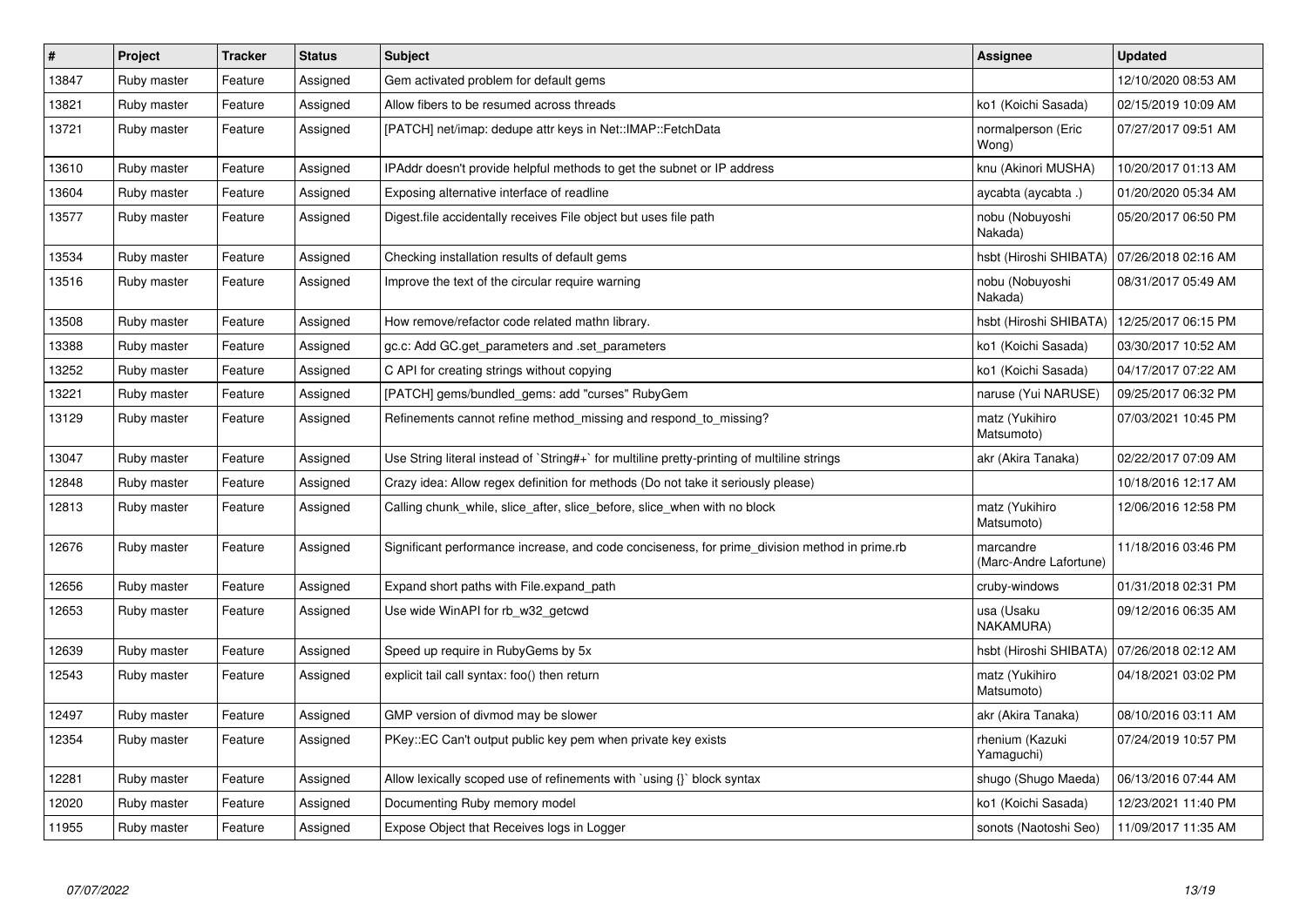| $\pmb{\#}$ | Project     | <b>Tracker</b> | <b>Status</b> | <b>Subject</b>                                                                                                         | Assignee                     | <b>Updated</b>      |
|------------|-------------|----------------|---------------|------------------------------------------------------------------------------------------------------------------------|------------------------------|---------------------|
| 11816      | Ruby master | Feature        | Assigned      | Partial safe navigation operator                                                                                       | matz (Yukihiro<br>Matsumoto) | 04/14/2020 08:02 AM |
| 11625      | Ruby master | Feature        | Assigned      | Unlock GVL for SHA1 calculations                                                                                       |                              | 09/25/2018 11:26 AM |
| 11527      | Ruby master | Feature        | Assigned      | IPAddr#mask addr isn't a method                                                                                        | knu (Akinori MUSHA)          | 11/07/2018 04:12 PM |
| 11322      | Ruby master | Feature        | Assigned      | OpenUri: RuntimeError: HTTP redirection loop                                                                           | akr (Akira Tanaka)           | 11/13/2020 03:52 AM |
| 11028      | Ruby master | Feature        | Assigned      | standalone running single file (zipped archives of ruby code) running **without installation** using "gem<br>install " | matz (Yukihiro<br>Matsumoto) | 04/04/2015 01:44 AM |
| 10782      | Ruby master | Feature        | Assigned      | Patch: Add constants for BigDecimal for ZERO, ONE, TEN                                                                 | mrkn (Kenta Murata)          | 05/21/2015 08:13 AM |
| 10637      | Ruby master | Feature        | Assigned      | Puppet orchestration on vagrant fails with Error: Non-HTTP proxy URI                                                   | akr (Akira Tanaka)           | 09/23/2020 10:23 PM |
| 10481      | Ruby master | Feature        | Assigned      | Add "if" and "unless" clauses to rescue statements                                                                     | matz (Yukihiro<br>Matsumoto) | 01/18/2015 02:46 PM |
| 10459      | Ruby master | Feature        | Assigned      | [PATCH] rfc3339 method for Time                                                                                        | akr (Akira Tanaka)           | 05/21/2015 08:14 AM |
| 10129      | Ruby master | Feature        | Assigned      | More descriptive error message for failed net/http requests                                                            | akr (Akira Tanaka)           | 01/05/2018 09:01 PM |
| 10038      | Ruby master | Feature        | Assigned      | Extend ObjectSpace.dump to expose buffer addresses for String and Array                                                | tmm1 (Aman Karmani)          | 01/05/2018 09:01 PM |
| 9830       | Ruby master | Feature        | Assigned      | Support for GOST private/public keys                                                                                   |                              | 09/13/2015 03:10 AM |
| 9816       | Ruby master | Feature        | Assigned      | 00000000000000000000                                                                                                   | matz (Yukihiro<br>Matsumoto) | 10/28/2014 08:29 AM |
| 9768       | Ruby master | Feature        | Assigned      | Method that is visible only within a certain module/class                                                              | matz (Yukihiro<br>Matsumoto) | 04/25/2014 06:43 AM |
| 9755       | Ruby master | Feature        | Assigned      | Thread::Backtrace::Location#defined class                                                                              | ko1 (Koichi Sasada)          | 04/18/2014 09:22 AM |
| 9235       | Ruby master | Feature        | Assigned      | Documentation for commercial support                                                                                   | zzak (Zachary Scott)         | 08/10/2019 02:55 PM |
| 9023       | Ruby master | Feature        | Assigned      | Array#tail                                                                                                             | matz (Yukihiro<br>Matsumoto) | 12/23/2021 11:40 PM |
| 9020       | Ruby master | Feature        | Assigned      | Net::HTTPResponse predicate/query methods                                                                              | naruse (Yui NARUSE)          | 12/25/2017 06:15 PM |
| 8960       | Ruby master | Feature        | Assigned      | Add Exception#backtrace locations                                                                                      | ko1 (Koichi Sasada)          | 11/25/2016 02:15 PM |
| 8959       | Ruby master | Feature        | Assigned      | Allow top level prepend                                                                                                | nobu (Nobuyoshi<br>Nakada)   | 10/16/2013 03:22 AM |
| 8948       | Ruby master | Feature        | Assigned      | Frozen regex                                                                                                           | matz (Yukihiro<br>Matsumoto) | 12/20/2020 07:15 PM |
| 8850       | Ruby master | Feature        | Assigned      | Convert Rational to decimal string                                                                                     | matz (Yukihiro<br>Matsumoto) | 12/25/2017 06:15 PM |
| 8839       | Ruby master | Feature        | Assigned      | Class and module should return the class or module that was opened                                                     | matz (Yukihiro<br>Matsumoto) | 12/28/2015 08:36 AM |
| 8678       | Ruby master | Feature        | Assigned      | Allow invalid string to work with regexp                                                                               | matz (Yukihiro<br>Matsumoto) | 01/05/2018 09:00 PM |
| 8576       | Ruby master | Feature        | Assigned      | Add optimized method type for constant value methods                                                                   | ko1 (Koichi Sasada)          | 12/25/2017 06:15 PM |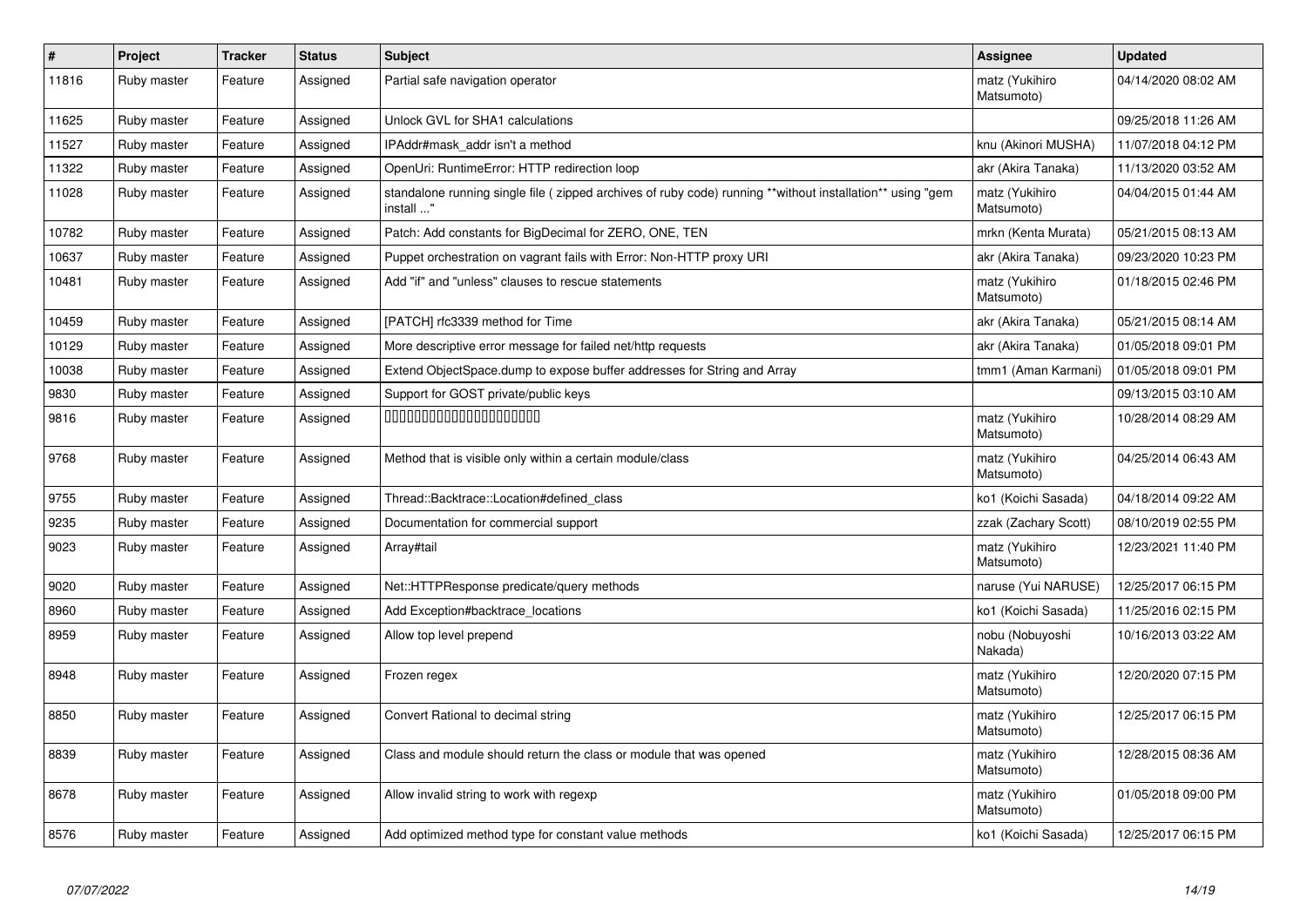| $\sharp$ | Project     | <b>Tracker</b> | <b>Status</b> | <b>Subject</b>                                                                     | Assignee                              | <b>Updated</b>      |
|----------|-------------|----------------|---------------|------------------------------------------------------------------------------------|---------------------------------------|---------------------|
| 8536     | Ruby master | Feature        | Assigned      | Implement is numeric? family of methods                                            | matz (Yukihiro<br>Matsumoto)          | 12/25/2017 06:15 PM |
| 8460     | Ruby master | Feature        | Assigned      | PATCH: optparse: add keep_unknown option                                           | nobu (Nobuyoshi<br>Nakada)            | 05/27/2021 10:07 PM |
| 8295     | Ruby master | Feature        | Assigned      | Float I Rational 0000000000000 BigDecimal 0000000                                  | mrkn (Kenta Murata)                   | 12/25/2017 06:15 PM |
| 8271     | Ruby master | Feature        | Assigned      | Proposal for moving to a more visible, formal process for feature requests         | matz (Yukihiro<br>Matsumoto)          | 12/23/2021 11:40 PM |
| 8263     | Ruby master | Feature        | Assigned      | Support discovering yield state of individual Fibers                               | ko1 (Koichi Sasada)                   | 12/23/2021 11:40 PM |
| 8164     | Ruby master | Feature        | Assigned      | Public/Private                                                                     | matz (Yukihiro<br>Matsumoto)          | 12/10/2020 08:50 AM |
| 8126     | Ruby master | Feature        | Assigned      | OpenSSL::SSL::SSLSocket does not define #recv and #send messages                   | rhenium (Kazuki<br>Yamaguchi)         | 08/08/2019 11:05 PM |
| 8083     | Ruby master | Feature        | Assigned      | Exit status is limited to one-byte values which is invalid for Windows             | cruby-windows                         | 03/14/2013 08:26 PM |
| 8047     | Ruby master | Feature        | Assigned      | <b>IPAddr makes host address with netmask</b>                                      | knu (Akinori MUSHA)                   | 01/05/2018 09:00 PM |
| 8042     | Ruby master | Feature        | Assigned      | Add Addrinfo#socket to create a socket that is not connected or bound              | matz (Yukihiro<br>Matsumoto)          | 12/25/2017 06:15 PM |
| 8016     | Ruby master | Feature        | Assigned      | Alias FILE and LINE as methods                                                     | matz (Yukihiro<br>Matsumoto)          | 12/25/2017 06:15 PM |
| 7739     | Ruby master | Feature        | Assigned      | Define Hash#  as Hash#reverse_merge in Rails                                       | matz (Yukihiro<br>Matsumoto)          | 12/25/2017 06:15 PM |
| 7644     | Ruby master | Feature        | Assigned      | In refinements, change "using" keyword to a less generic word.                     | matz (Yukihiro<br>Matsumoto)          | 12/10/2020 08:49 AM |
| 7580     | Ruby master | Feature        | Assigned      | Range translation                                                                  | matz (Yukihiro<br>Matsumoto)          | 06/11/2018 09:51 AM |
| 7532     | Ruby master | Feature        | Assigned      | Hardcoded compiler location                                                        | nobu (Nobuyoshi<br>Nakada)            | 12/25/2017 06:15 PM |
| 7518     | Ruby master | Feature        | Assigned      | Fiddle::Pointer#to_str and Fiddle::Pointer#to_int should be removed                | tenderlovemaking<br>(Aaron Patterson) | 08/15/2013 04:56 AM |
| 7503     | Ruby master | Feature        | Assigned      | make timeout rb async-interrupt safe by default                                    | matz (Yukihiro<br>Matsumoto)          | 12/25/2017 06:15 PM |
| 7488     | Ruby master | Feature        | Assigned      | Receiving object_id in object creation probes                                      | tenderlovemaking<br>(Aaron Patterson) | 12/25/2017 06:15 PM |
| 7436     | Ruby master | Feature        | Assigned      | Allow for a "granularity" flag for backtrace_locations                             | matz (Yukihiro<br>Matsumoto)          | 12/25/2017 06:15 PM |
| 7412     | Ruby master | Feature        | Assigned      | Pathname#relative_path_from does not support mixed directory separators on windows | akr (Akira Tanaka)                    | 01/05/2018 09:00 PM |
| 7394     | Ruby master | Feature        | Assigned      | Enumerable#find ifnone parameter could be non-callable                             | nobu (Nobuyoshi<br>Nakada)            | 02/10/2021 09:32 AM |
| 7362     | Ruby master | Feature        | Assigned      | Adding Pathname#start with?                                                        | akr (Akira Tanaka)                    | 12/25/2017 06:15 PM |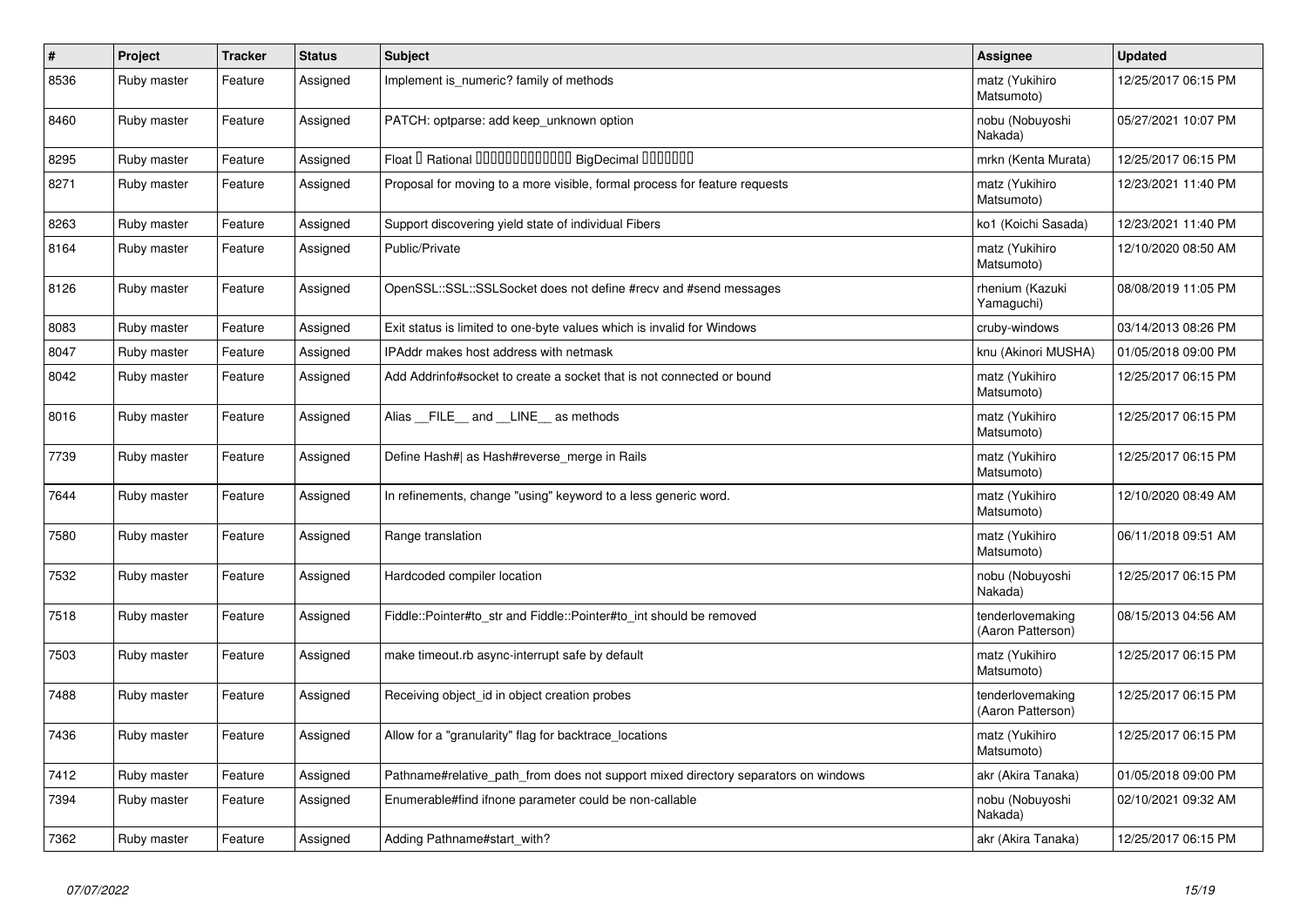| $\pmb{\sharp}$ | Project     | <b>Tracker</b> | <b>Status</b> | <b>Subject</b>                                                                                                   | Assignee                           | <b>Updated</b>      |
|----------------|-------------|----------------|---------------|------------------------------------------------------------------------------------------------------------------|------------------------------------|---------------------|
| 7349           | Ruby master | Feature        | Assigned      | Struct#inspect needs more meaningful output                                                                      | matz (Yukihiro<br>Matsumoto)       | 12/25/2017 06:15 PM |
| 7321           | Ruby master | Feature        | Assigned      | Newton.#nsolve 00 2 0000000000                                                                                   | mrkn (Kenta Murata)                | 12/25/2017 06:15 PM |
| 7314           | Ruby master | Feature        | Assigned      | Convert Proc to Lambda doesn't work in MRI                                                                       | matz (Yukihiro<br>Matsumoto)       | 05/21/2016 09:15 AM |
| 7148           | Ruby master | Feature        | Assigned      | Improved Tempfile w/o DelegateClass                                                                              | Glass saga (Masaki<br>Matsushita)  | 03/27/2019 09:51 AM |
| 7132           | Ruby master | Feature        | Assigned      | Alternation between named / ordered method arguments and aliases for method arguments.                           | matz (Yukihiro<br>Matsumoto)       | 12/25/2017 06:15 PM |
| 7121           | Ruby master | Feature        | Assigned      | Extending the use of `require'                                                                                   | matz (Yukihiro<br>Matsumoto)       | 12/25/2017 06:15 PM |
| 7087           | Ruby master | Feature        | Assigned      | :ConditionVariable#wait does not work with Monitor because Monitor#sleep does not exist                          | matz (Yukihiro<br>Matsumoto)       | 12/25/2017 06:15 PM |
| 7086           | Ruby master | Feature        | Assigned      | Condition Variable#wait has meaningless return value                                                             | kosaki (Motohiro<br><b>KOSAKI)</b> | 12/25/2017 06:15 PM |
| 6973           | Ruby master | Feature        | Assigned      | Add an #integral? method to Numeric to test for whole-number values                                              | mrkn (Kenta Murata)                | 12/25/2017 06:15 PM |
| 6857           | Ruby master | Feature        | Assigned      | bigdecimal/math BigMath.E/BigMath.exp R. P. Feynman inspired optimization                                        | mrkn (Kenta Murata)                | 12/25/2017 06:15 PM |
| 6842           | Ruby master | Feature        | Assigned      | Add Optional Arguments to String#strip                                                                           | matz (Yukihiro<br>Matsumoto)       | 08/24/2016 05:50 AM |
| 6841           | Ruby master | Feature        | Assigned      | Shorthand for Assigning Return Value of Method to Self                                                           | matz (Yukihiro<br>Matsumoto)       | 12/10/2020 08:53 AM |
| 6811           | Ruby master | Feature        | Assigned      | File, Dir and FileUtils should have bang-versions of singleton methods that fails silently                       | matz (Yukihiro<br>Matsumoto)       | 12/25/2017 06:15 PM |
| 6810           | Ruby master | Feature        | Assigned      | module A::B; end` is not equivalent to `module A; module B; end; end` with respect to constant lookup<br>(scope) | matz (Yukihiro<br>Matsumoto)       | 12/10/2020 09:22 AM |
| 6802           | Ruby master | Feature        | Assigned      | String#scan should have equivalent yielding MatchData                                                            | matz (Yukihiro<br>Matsumoto)       | 12/25/2017 06:15 PM |
| 6769           | Ruby master | Feature        | Assigned      | rbinstall.rb: install both src and batch files separetely                                                        | nobu (Nobuyoshi<br>Nakada)         | 10/30/2015 12:38 PM |
| 6695           | Ruby master | Feature        | Assigned      | Configuration for Thread/Fiber creation                                                                          | ko1 (Koichi Sasada)                | 12/25/2017 06:15 PM |
| 6694           | Ruby master | Feature        | Assigned      | Thread.new without block.                                                                                        | ko1 (Koichi Sasada)                | 12/25/2017 06:15 PM |
| 6682           | Ruby master | Feature        | Assigned      | Add a method to return an instance attached by a singleton class                                                 | shyouhei (Shyouhei<br>Urabe)       | 12/25/2017 06:15 PM |
| 6671           | Ruby master | Feature        | Assigned      | File.split all and File.split root                                                                               | matz (Yukihiro<br>Matsumoto)       | 12/25/2017 06:15 PM |
| 6648           | Ruby master | Feature        | Assigned      | Provide a standard API for retrieving all command-line flags passed to Ruby                                      | matz (Yukihiro<br>Matsumoto)       | 12/25/2017 06:15 PM |
| 6613           | Ruby master | Feature        | Assigned      | VT RECORD, IRecordInfo Support in WIN32OLE                                                                       | suke (Masaki Suketa)               | 12/25/2017 06:15 PM |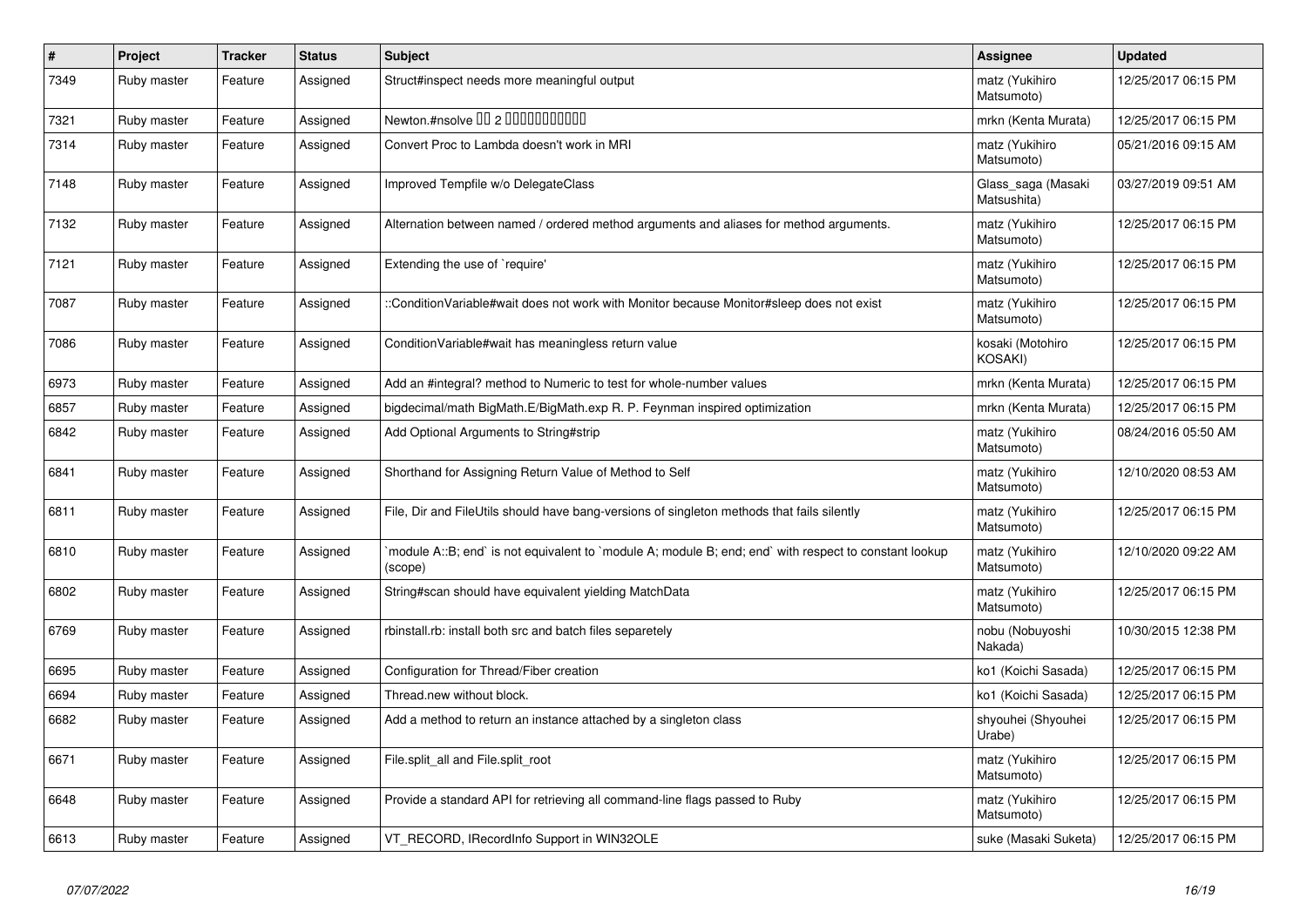| $\pmb{\#}$ | Project     | <b>Tracker</b> | <b>Status</b> | <b>Subject</b>                                                         | Assignee                     | <b>Updated</b>      |
|------------|-------------|----------------|---------------|------------------------------------------------------------------------|------------------------------|---------------------|
| 6611       | Ruby master | Feature        | Assigned      | Comments requested on implementation of set parse func                 | matz (Yukihiro<br>Matsumoto) | 12/25/2017 06:15 PM |
| 6596       | Ruby master | Feature        | Assigned      | New method `Array#indexes`                                             | matz (Yukihiro<br>Matsumoto) | 07/29/2020 01:41 AM |
| 6594       | Ruby master | Feature        | Assigned      | <b>Integrated Functor</b>                                              | matz (Yukihiro<br>Matsumoto) | 12/10/2020 08:53 AM |
| 6590       | Ruby master | Feature        | Assigned      | Dealing with bigdecimal, etc gems in JRuby                             | hsbt (Hiroshi SHIBATA)       | 05/15/2019 08:33 PM |
| 6452       | Ruby master | Feature        | Assigned      | Allow extend to override class methods                                 | matz (Yukihiro<br>Matsumoto) | 12/10/2020 08:53 AM |
| 6445       | Ruby master | Feature        | Assigned      | request for default length/position on string index                    | matz (Yukihiro<br>Matsumoto) | 12/25/2017 06:15 PM |
| 6413       | Ruby master | Feature        | Assigned      | Make Dir.entries default to Dir.entries(Dir.pwd)                       | matz (Yukihiro<br>Matsumoto) | 12/25/2017 06:15 PM |
| 6376       | Ruby master | Feature        | Assigned      | Feature lookup and checking if feature is loaded                       | matz (Yukihiro<br>Matsumoto) | 12/25/2017 06:15 PM |
| 6354       | Ruby master | Feature        | Assigned      | Remove escape (break/return/redo/next support) from class/module scope | matz (Yukihiro<br>Matsumoto) | 12/25/2017 06:15 PM |
| 6337       | Ruby master | Feature        | Assigned      | FileUtils#sync                                                         | matz (Yukihiro<br>Matsumoto) | 12/25/2017 06:15 PM |
| 6317       | Ruby master | Feature        | Assigned      | Range#cover?000000Range00000000000000000000                            | matz (Yukihiro<br>Matsumoto) | 12/25/2017 06:15 PM |
| 6309       | Ruby master | Feature        | Assigned      | Add a reference queue for weak references                              | matz (Yukihiro<br>Matsumoto) | 08/23/2020 09:07 PM |
| 6308       | Ruby master | Feature        | Assigned      | Eliminate delegation from WeakRef                                      | matz (Yukihiro<br>Matsumoto) | 12/23/2021 11:40 PM |
| 6293       | Ruby master | Feature        | Assigned      | new queue / blocking queues                                            | matz (Yukihiro<br>Matsumoto) | 12/25/2017 06:15 PM |
| 6277       | Ruby master | Feature        | Assigned      | Hash#convert_key                                                       | matz (Yukihiro<br>Matsumoto) | 12/25/2017 06:15 PM |
| 6265       | Ruby master | Feature        | Assigned      | Remove 'useless' 'concatenation' syntax                                | naruse (Yui NARUSE)          | 08/10/2016 02:36 AM |
| 6133       | Ruby master | Feature        | Assigned      | SSLSocket <sup>[</sup> shutdown <sup>[11]</sup>                        |                              | 09/13/2015 03:22 AM |
| 6047       | Ruby master | Feature        | Assigned      | read all: Grow buffer exponentially in generic case                    |                              | 09/13/2015 03:19 AM |
| 6012       | Ruby master | Feature        | Assigned      | Proc#source location also return the column                            | nobu (Nobuyoshi<br>Nakada)   | 02/12/2019 07:49 AM |
| 5970       | Ruby master | Feature        | Assigned      | Add Enumerable#join with same semantics as Array#join                  | matz (Yukihiro<br>Matsumoto) | 12/25/2017 06:15 PM |
| 5945       | Ruby master | Feature        | Assigned      | Add the ability to mark a at_exit as process-local.                    | matz (Yukihiro<br>Matsumoto) | 10/10/2018 08:29 AM |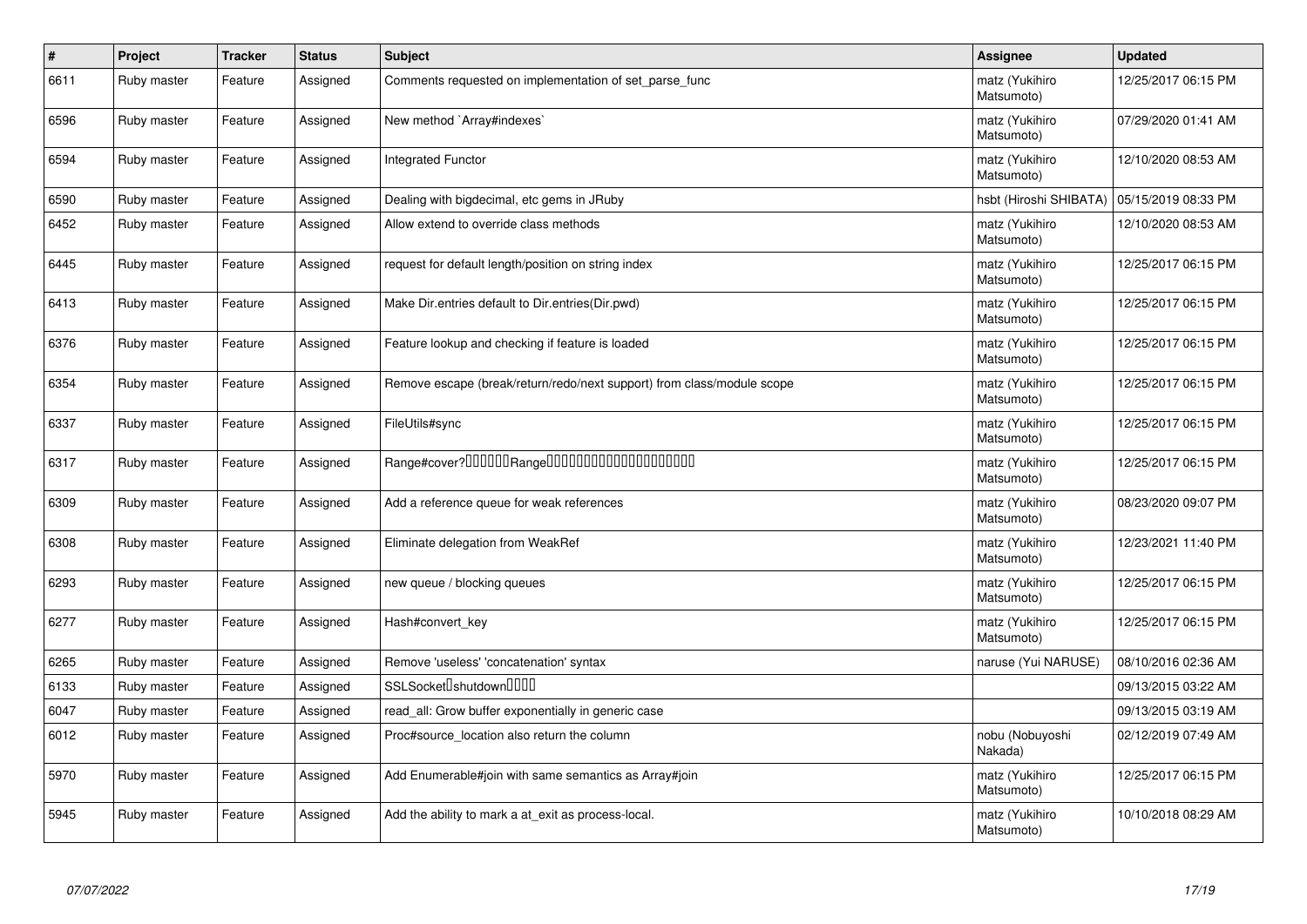| $\pmb{\#}$ | Project     | <b>Tracker</b> | <b>Status</b> | <b>Subject</b>                                                     | <b>Assignee</b>              | <b>Updated</b>      |
|------------|-------------|----------------|---------------|--------------------------------------------------------------------|------------------------------|---------------------|
| 5825       | Ruby master | Feature        | Assigned      | Sweet instance var assignment in the object initializer            | matz (Yukihiro<br>Matsumoto) | 12/10/2020 08:53 AM |
| 5781       | Ruby master | Feature        | Assigned      | Query attributes (attribute methods ending in `?` mark)            | matz (Yukihiro<br>Matsumoto) | 01/10/2020 06:34 AM |
| 5764       | Ruby master | Feature        | Assigned      | Net::HTTP should assume HTTP/0.9 on unexpected responses           | naruse (Yui NARUSE)          | 07/15/2019 05:06 PM |
| 5749       | Ruby master | Feature        | Assigned      | new method String#match_all needed                                 | matz (Yukihiro<br>Matsumoto) | 12/25/2017 06:15 PM |
| 5741       | Ruby master | Feature        | Assigned      | Secure Erasure of Passwords                                        | matz (Yukihiro<br>Matsumoto) | 12/25/2017 06:15 PM |
| 5654       | Ruby master | Feature        | Assigned      | Introduce global lock to avoid concurrent require                  | nahi (Hiroshi<br>Nakamura)   | 12/25/2017 06:15 PM |
| 5643       | Ruby master | Feature        | Assigned      | require/load options and binding option                            | matz (Yukihiro<br>Matsumoto) | 12/25/2017 06:15 PM |
| 5617       | Ruby master | Feature        | Assigned      | Allow install RubyGems into dediceted directory                    | hsbt (Hiroshi SHIBATA)       | 05/16/2018 09:15 AM |
| 5582       | Ruby master | Feature        | Assigned      | Allow clone of singleton methods on a BasicObject                  | matz (Yukihiro<br>Matsumoto) | 12/25/2017 06:15 PM |
| 5558       | Ruby master | Feature        | Assigned      | String#% strange arity errors                                      | matz (Yukihiro<br>Matsumoto) | 12/25/2017 06:15 PM |
| 5461       | Ruby master | Feature        | Assigned      | Add pipelining to Net::HTTP                                        | naruse (Yui NARUSE)          | 12/25/2017 06:15 PM |
| 5456       | Ruby master | Feature        | Assigned      | kernel#syscall() should be removed.                                | matz (Yukihiro<br>Matsumoto) | 12/10/2020 08:46 AM |
| 5445       | Ruby master | Feature        | Assigned      | Need RUBYOPT - r before ARGV - r                                   | matz (Yukihiro<br>Matsumoto) | 12/25/2017 06:15 PM |
| 5434       | Ruby master | Feature        | Assigned      | Allow per-class whitelisting of methods safe to expose through DRb | seki (Masatoshi Seki)        | 12/25/2017 06:15 PM |
| 5389       | Ruby master | Feature        | Assigned      | New method Enumerator#iterate                                      | matz (Yukihiro<br>Matsumoto) | 12/25/2017 06:15 PM |
| 5310       | Ruby master | Feature        | Assigned      | Integral objects                                                   | mrkn (Kenta Murata)          | 12/25/2017 06:15 PM |
| 5133       | Ruby master | Feature        | Assigned      | Array#unzip as an alias of Array#transpose                         | mrkn (Kenta Murata)          | 12/25/2017 06:15 PM |
| 5129       | Ruby master | Feature        | Assigned      | Create a core class "FileArray" and make "ARGF" its instance       | matz (Yukihiro<br>Matsumoto) | 01/23/2018 02:02 PM |
| 5064       | Ruby master | Feature        | Assigned      | HTTP user-agent class                                              | matz (Yukihiro<br>Matsumoto) | 12/25/2017 06:15 PM |
| 5007       | Ruby master | Feature        | Assigned      | Proc#call_under: Unifying instance_eval and instance_exec          | matz (Yukihiro<br>Matsumoto) | 04/19/2018 07:57 AM |
| 4924       | Ruby master | Feature        | Assigned      | mkmf have_header fails with C++ headers                            | nobu (Nobuyoshi<br>Nakada)   | 12/25/2017 06:15 PM |
| 4831       | Ruby master | Feature        | Assigned      | Integer#prime_factors                                              | yugui (Yuki Sonoda)          | 01/23/2018 08:09 AM |
| 4824       | Ruby master | Feature        | Assigned      | Provide method Kernel#executed?                                    | matz (Yukihiro<br>Matsumoto) | 03/05/2018 04:57 AM |